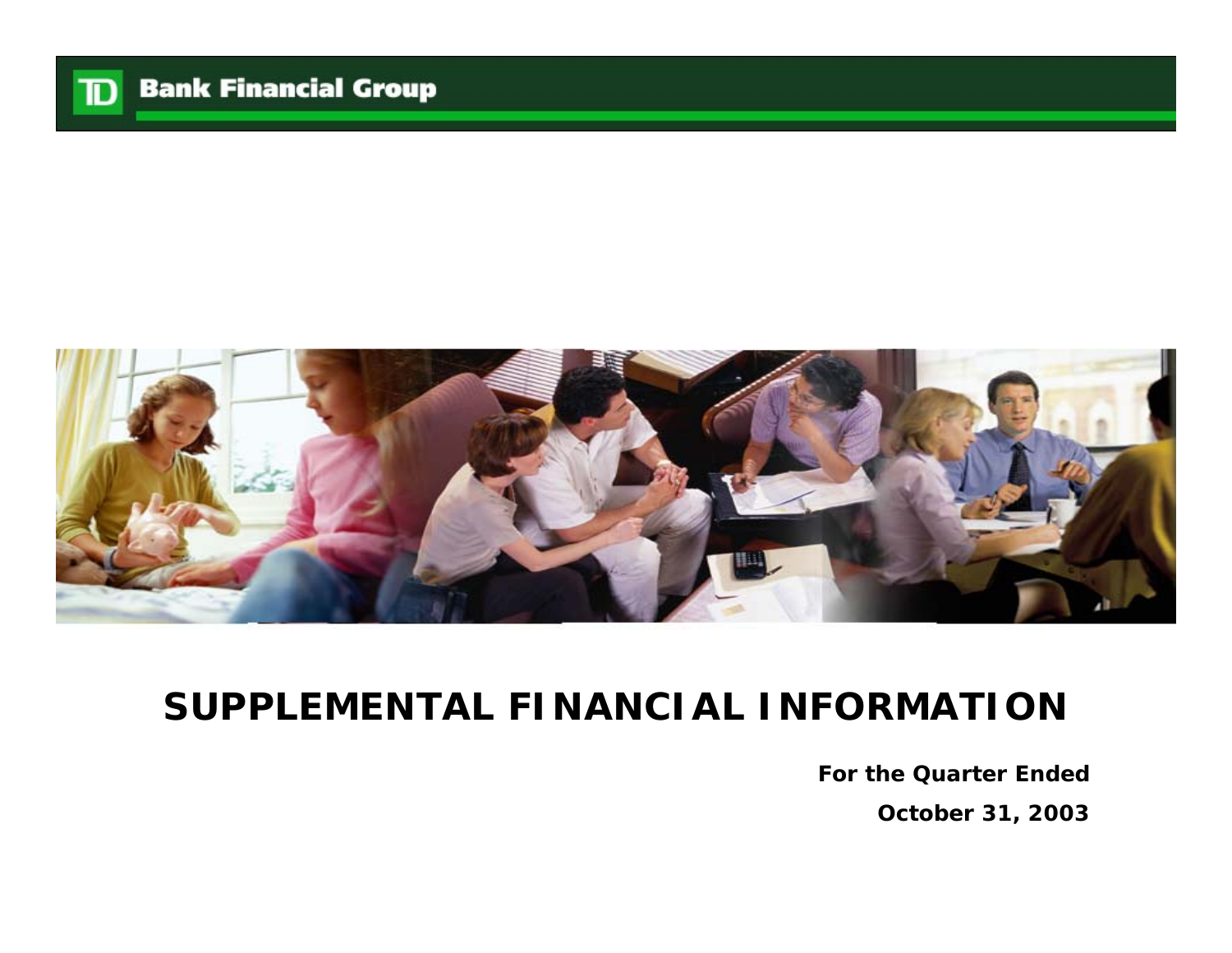### **Bank Financial Group**  $\mathbf{D}$

|                                                                               |                         | For the Quarter Ended October 31, 2003      |                                                                                                                                                                                                                                                                                                                                                                                                           |
|-------------------------------------------------------------------------------|-------------------------|---------------------------------------------|-----------------------------------------------------------------------------------------------------------------------------------------------------------------------------------------------------------------------------------------------------------------------------------------------------------------------------------------------------------------------------------------------------------|
|                                                                               |                         | Index                                       |                                                                                                                                                                                                                                                                                                                                                                                                           |
|                                                                               |                         |                                             | <b>How the Bank Reports</b>                                                                                                                                                                                                                                                                                                                                                                               |
|                                                                               | Page                    |                                             | The supplemental information contained in this package is designed to<br>improve the readers' understanding of the TD Bank Financial Group's                                                                                                                                                                                                                                                              |
| <b>Highlights</b>                                                             | 1                       |                                             | ("TDBFG") financial performance. This information should be used in                                                                                                                                                                                                                                                                                                                                       |
| <b>Shareholder Value</b>                                                      | $\overline{\mathbf{c}}$ |                                             | conjunction with the quarterly financial statement to shareholders, which is                                                                                                                                                                                                                                                                                                                              |
| Net Income                                                                    | 3                       |                                             | prepared in accordance with Canadian generally accepted accounting principles<br>("GAAP"). The Bank refers to results prepared in accordance with GAAP as the                                                                                                                                                                                                                                             |
| <b>Non-cash Charges and Special Items</b>                                     | 4                       | "reported basis".                           |                                                                                                                                                                                                                                                                                                                                                                                                           |
| Performance Measures by Major Business Segment:                               |                         |                                             |                                                                                                                                                                                                                                                                                                                                                                                                           |
| - Total Bank                                                                  | 5                       |                                             | The Bank also utilizes the "operating cash basis" to assess each of its                                                                                                                                                                                                                                                                                                                                   |
| - Personal and Commercial Banking                                             | 6                       |                                             | businesses and to measure overall Bank performance against goals. The                                                                                                                                                                                                                                                                                                                                     |
| - Wealth Management                                                           | $\overline{7}$          |                                             | derivation of operating basis begins with the reported GAAP results and then<br>excludes special items and the non-cash charges for the amortization of                                                                                                                                                                                                                                                   |
| - Wholesale Banking                                                           | 8                       |                                             | goodwill (prior to 2002) and identified intangibles as summarized on page 4.                                                                                                                                                                                                                                                                                                                              |
| - Wholesale Banking Non-core                                                  | 9                       |                                             | The Bank views special items as transactions that are not part of the normal                                                                                                                                                                                                                                                                                                                              |
| <b>Balance Sheet</b>                                                          | 10                      |                                             | daily business operations and are therefore not indicative of underlying trends.                                                                                                                                                                                                                                                                                                                          |
| <b>Reconciliation of Operating Cash Earnings</b>                              | 11                      |                                             | The Bank's non-cash intangible amortization charge relates to the Canada                                                                                                                                                                                                                                                                                                                                  |
| to GAAP Earnings                                                              |                         |                                             | Trust acquisition in fiscal 2000. The Bank excludes amortization of intangibles<br>as it is a non-cash charge and this approach ensures comparable treatment                                                                                                                                                                                                                                              |
| Net Interest Income and Margin                                                | 12                      |                                             | between periods and comparable treatment with goodwill. Consequently, the                                                                                                                                                                                                                                                                                                                                 |
| Other Income                                                                  | 13                      |                                             | Bank believes that the operating cash basis provides the reader with an                                                                                                                                                                                                                                                                                                                                   |
| <b>Trading Related Income (TEB)</b>                                           | 13                      |                                             | understanding of the Bank's results that can be consistently tracked from                                                                                                                                                                                                                                                                                                                                 |
| <b>Non-Interest Expenses</b>                                                  | 14                      | period to period.                           |                                                                                                                                                                                                                                                                                                                                                                                                           |
| <b>Equity Securities Surplus (Deficit) Over Book</b>                          | 15                      |                                             | The goodwill impairment recorded by the Bank in Q2/03 relating the                                                                                                                                                                                                                                                                                                                                        |
| <b>Intangibles and Goodwill</b>                                               | 15                      |                                             | international unit of its wealth management business and its U.S. equity                                                                                                                                                                                                                                                                                                                                  |
| <b>Restructuring Costs</b>                                                    | 15                      |                                             | options business was not considered a special item for exclusion when                                                                                                                                                                                                                                                                                                                                     |
| Analysis of Change in Shareholders' Equity and                                | 16                      |                                             | determining the operating cash basis results. The restructuring charges                                                                                                                                                                                                                                                                                                                                   |
| <b>Non-Controlling Interest</b>                                               |                         |                                             | recognized by the Bank in Q2/03, related to the international unit of its wealth<br>management business and its U.S. equity options business, were not                                                                                                                                                                                                                                                    |
| <b>Risk-Weighted Assets and Capital</b>                                       | 17                      |                                             | considered special items given that they were incurred as part of the                                                                                                                                                                                                                                                                                                                                     |
| <b>Interest Rate Sensitivity</b>                                              | 18                      | rationalization of the existing businesses. |                                                                                                                                                                                                                                                                                                                                                                                                           |
| <b>Loan Securitization</b>                                                    | 18                      |                                             |                                                                                                                                                                                                                                                                                                                                                                                                           |
| Impaired Loans by Business Line and                                           | 19                      |                                             | As explained, operating cash basis results are different from reported results                                                                                                                                                                                                                                                                                                                            |
| <b>General Allowances</b>                                                     |                         |                                             | determined in accordance with GAAP. The term "operating cash basis results"<br>is not a defined term under GAAP, and therefore may not be comparable to                                                                                                                                                                                                                                                   |
| Analysis of Change in Gross Impaired Loans<br>and Allowance for Credit Losses | 20                      |                                             | similar terms used by other issuers. A reconciliation of operating cash basis<br>earnings to GAAP earnings is provided on page 11.                                                                                                                                                                                                                                                                        |
| Certain comparative amounts have been reclassified to conform with            |                         | as of the reporting date.                   | The Bank reports economic profit and return on invested capital for the total<br>Bank and for each of its major business segments. Economic profit (loss) is<br>operating cash basis net income (loss) applicable to common shares after<br>providing a charge for invested capital. Invested capital is equal to common<br>equity plus the cumulative amount of goodwill and intangible assets amortized |
| current period presentation.                                                  |                         |                                             |                                                                                                                                                                                                                                                                                                                                                                                                           |
| $C_{\text{right}}$ $C_{\text{right}}$                                         |                         |                                             |                                                                                                                                                                                                                                                                                                                                                                                                           |

**For further information contact: Scott Lamb**

**Trish Moran Kelly Milroy FAX # (416) 982-5075 (416) 308-6677 (416) 944-5422 (416) 944-6618**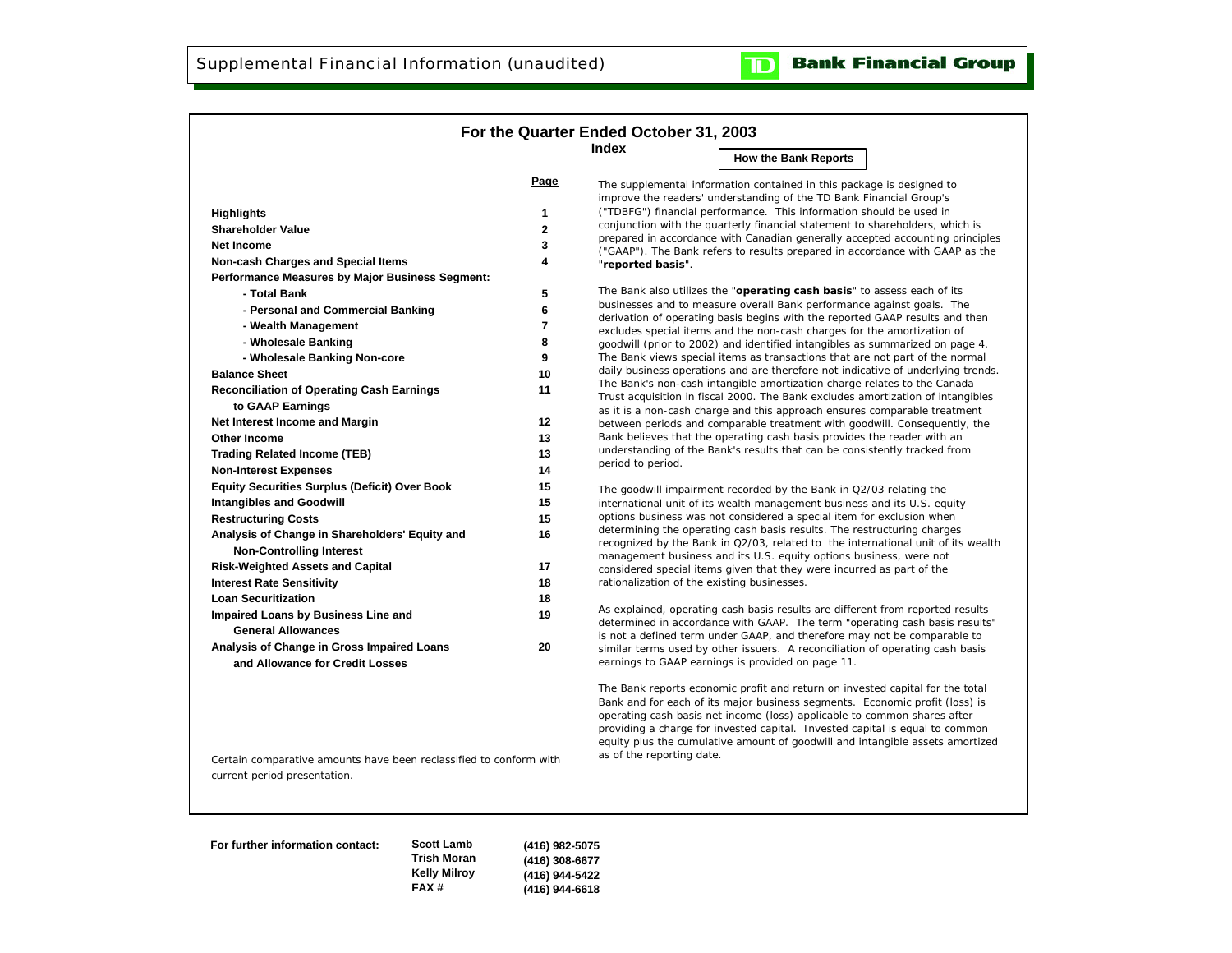## <span id="page-2-0"></span>Highlights

#### **Bank Financial Group**  $\mathbf{D}$

|                                                          | <b>LINE</b>    | 2001        |    |         |    |        | 2002           |          |     |        |                  |     | 2003     |                     |             | Q4 % change              | <b>Full Year</b> |             |
|----------------------------------------------------------|----------------|-------------|----|---------|----|--------|----------------|----------|-----|--------|------------------|-----|----------|---------------------|-------------|--------------------------|------------------|-------------|
| <b>FOR THE PERIOD ENDED</b>                              | #              | Q4          |    | Q1      |    | Q2     |                | Q3       |     | Q4     | Q1               |     | Q2       | Q3                  | Q4          | vs Q4 02                 | 2002             | 2003        |
| Results of operations (\$ millions)                      |                |             |    |         |    |        |                |          |     |        |                  |     |          |                     |             |                          |                  |             |
| Net income - operating cash basis <sup>1</sup>           |                | \$<br>523   | \$ | 528     | \$ | 316    | \$             | (269)    | \$  | (40)   | \$<br>480        | \$  | (146)    | \$<br>620           | \$<br>613   | $+(100)\%$               | \$<br>535        | \$1,567     |
| Net interest income (TEB)                                | $\overline{2}$ | 1.341       |    | 1,261   |    | 1,368  |                | 1,452    |     | 1,441  | 1,444            |     | 1,501    | 1,460               | 1,441       | $\overline{\phantom{a}}$ | 5,522            | 5,846       |
| Total revenue (TEB) excluding special gains <sup>3</sup> | 3              | 2,629       |    | 2,891   |    | 2,557  |                | 2,468    |     | 2,495  | 2,613            |     | 2,469    | 2,653               | 2,535       | $\overline{2}$           | 10,411           | 10,270      |
| Per common share                                         |                |             |    |         |    |        |                |          |     |        |                  |     |          |                     |             |                          |                  |             |
| Basic net income - operating cash basis <sup>1</sup>     | 4              | \$<br>.79   | \$ | .79     | \$ | .46    | \$.            | (.46)    | \$  | (.10)  | \$<br>.71        | \$. | (.26)    | \$<br>.92           | \$<br>.91   | $+(100)\%$               | \$<br>.69        | \$<br>2.28  |
| - reported basis                                         | 5              | .32         |    | .56     |    | .20    |                | (.67)    |     | (.34)  | .50              |     | (.46)    | .74                 | .74         | $+(100)$                 | (.25)            | 1.52        |
| Diluted net income - operating cash basis <sup>1</sup>   | 6              | .78         |    | .78     |    | .45    |                | (.46)    |     | (.10)  | .70              |     | (.26)    | .91                 | .90         | $+(100)$                 | .68              | 2.26        |
| - reported basis                                         | 7              | .32         |    | .55     |    | .20    |                | (.67)    |     | (.34)  | .50              |     | (.46)    | .73                 | .73         | $+(100)$                 | (.25)            | 1.51        |
| Financial position (\$ billions)                         |                |             |    |         |    |        |                |          |     |        |                  |     |          |                     |             |                          |                  |             |
| <b>Total assets</b>                                      | 8              | \$<br>287.8 |    | \$310.4 | \$ | 300.7  | \$             | 309.6    | \$  | 278.0  | \$311.4          | \$  | 321.7    | \$<br>302.2         | \$273.5     | (2)%                     | \$<br>278.0      | \$273.5     |
| Total common equity                                      | 9              | 11.9        |    | 12.4    |    | 12.4   |                | 12.0     |     | 11.6   | 11.7             |     | 11.1     | 11.4                | 11.6        | $\sim$                   | 11.6             | 11.6        |
| Capital ratios (\$ billions)                             |                |             |    |         |    |        |                |          |     |        |                  |     |          |                     |             |                          |                  |             |
| Tier 1 capital                                           | 10             | \$<br>10.6  | S. | 10.6    | S. | 10.4   | \$             | 10.0     | \$  | 9.8    | \$<br>10.3       | \$  | 10.4     | \$<br>11.1          | \$<br>11.3  | 16 %                     | \$<br>9.8        | \$<br>11.3  |
| Risk-weighted assets                                     | 11             | 127.1       |    | 127.7   |    | 126.3  |                | 129.9    |     | 120.6  | 121.1            |     | 118.3    | 114.0               | 108.2       | (10)                     | 120.6            | 108.2       |
| Tier 1 capital ratio                                     | 12             | 8.4 %       |    | 8.3%    |    | 8.2%   |                | 7.7%     |     | 8.1%   | 8.5%             |     | 8.8%     | 9.7%                | 10.5%       | $2.4$ pts                | 8.1%             | 10.5%       |
| Total capital ratio                                      | 13             | 11.9        |    | 11.5    |    | 11.2   |                | 10.6     |     | 11.6   | 11.8             |     | 12.4     | 13.9                | 15.6        | 4.0                      | 11.6             | 15.6        |
| Other                                                    |                |             |    |         |    |        |                |          |     |        |                  |     |          |                     |             |                          |                  |             |
| Net interest margin (TEB)                                | 14             | 2.12%       |    | 1.93%   |    | 2.15%  |                | 2.25 %   |     | 2.29%  | 2.31 %           |     | 2.38%    | 2.24 %              | 2.36%       | .07 <sub>pts</sub>       | 2.15 %           | 2.32 %      |
| Net impaired loans (MM)                                  | 15             | \$<br>(53)  | \$ | (126)   | \$ | (41)   | \$             | (799)    | -\$ | (975)  | \$<br>$(661)$ \$ |     | (742)    | \$<br>(643)         | \$<br>(641) | (34)%                    | \$<br>(975)      | \$<br>(641) |
| Net impaired loans as a % of net loans                   | 16             | $-$ %       |    | (.1)%   |    | $-$ %  |                | $(.6)$ % |     | (.7)%  | (.5)%            |     | $(.6)$ % | $(.5)$ <sup>9</sup> | (.5)%       | .2 <sub>pts</sub>        | (.7)%            | (.5)%       |
| PCL as a % of net average loans                          | 17             | .58         |    | 1.00    |    | 1.26   |                | 3.81     |     | 2.84   | .34              |     | .31      | .19                 | (.27)       | (3.11)                   | 2.24             | .15         |
| Equity securities - surplus over book $(MM)^2$           | 18             | \$<br>370   | S. | 437     | \$ | 455    | $\mathfrak{L}$ | 233      | \$  | 228    | \$<br>158        | \$. | 243      | \$<br>354           | \$<br>429   | 88%                      | \$<br>228        | \$<br>429   |
| Efficiency ratio - operating cash basis <sup>3</sup>     | 19             | 66.0%       |    | 62.0%   |    | 66.0%  |                | 66.5%    |     | 65.5%  | 66.8%            |     | 95.8%    | 64.0%               | 70.4%       | $4.9$ pts                | 64.9%            | 73.9%       |
| - reported basis                                         | 20             | 86.6        |    | 72.5    |    | 77.9   |                | 77.1     |     | 76.2   | 76.5             |     | 106.3    | 72.6                | 79.3        | 3.1                      | 75.8             | 83.3        |
| Number of full-time equivalent staff at period end       | 21             | 45,565      |    | 45.717  |    | 44,946 |                | 44,890   |     | 43,208 | 43,239           |     | 42,805   | 42,786              | 41,934      | (3)%                     | 43,208           | 41,934      |
| Number of domestic retail outlets                        | 22             | 1.294       |    | 1.265   |    | 1.228  |                | 1.182    |     | 1.178  | 1.172            |     | 1,165    | 1,162               | 1,093       | (7)                      | 1,178            | 1,093       |
| Number of retail brokerage offices                       | 23             | 284         |    | 285     |    | 285    |                | 283      |     | 283    | 283              |     | 285      | 272                 | 270         | (5)                      | 283              | 270         |
| Rating of senior debt: Moody's                           | 24             | Aa3         |    | Aa3     |    | Aa3    |                | Aa3      |     | Aa3    | Aa3              |     | Aa3      | Aa3                 | Aa3         |                          | Aa3              | Aa3         |
| Standard and Poor's                                      | 25             | AA-         |    | AA-     |    | AA-    |                | AA-      |     | AA-    | A+               |     | $A+$     | $A+$                | A+          |                          | AA-              | A+          |

1 Operating cash basis results exclude the non-cash charges and special items which are summarized on page 4.

 $2$  Excludes debt security positions which are used as part of the Bank's Asset and Liability Management hedging activities.

 $3$  The gain on sale of mutual fund record keeping business in Q1/02 and custody business in Q3/02.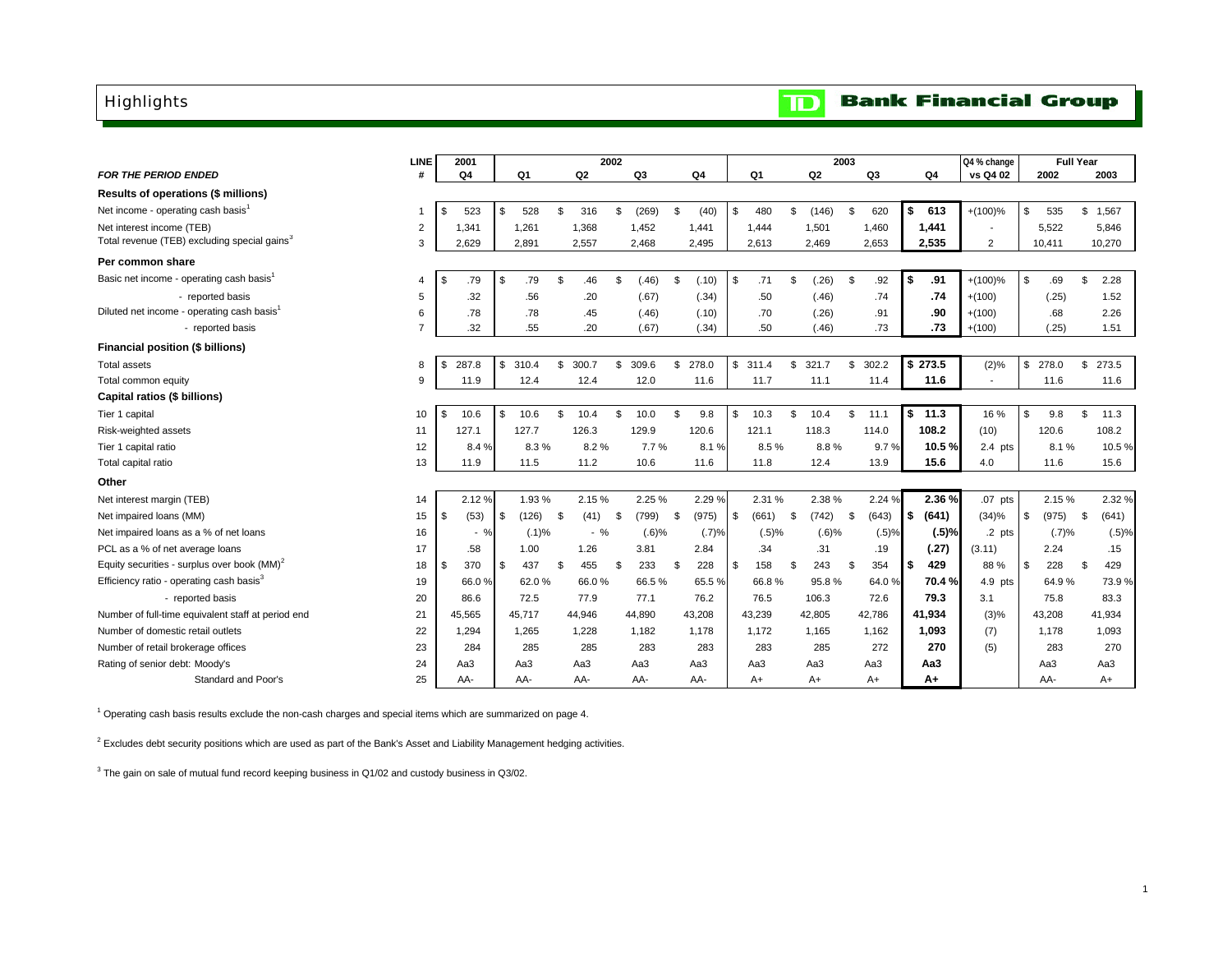### <span id="page-3-0"></span>Shareholder Value

#### **Bank Financial Group**  $\mathbf{D}$

|                                                                      | LINE           |     | 2001    |                |      |                | 2002 |                          |      |            |              |            |      | 2003              |                |   |           | Q4 % change    |           | <b>Full Year</b> |        |
|----------------------------------------------------------------------|----------------|-----|---------|----------------|------|----------------|------|--------------------------|------|------------|--------------|------------|------|-------------------|----------------|---|-----------|----------------|-----------|------------------|--------|
| <b>FOR THE PERIOD ENDED</b>                                          |                |     | Q4      | Q <sub>1</sub> |      | Q <sub>2</sub> |      | Q3                       |      | Q4         |              | Q1         |      | Q2                | Q <sub>3</sub> |   | Q4        | vs Q4 02       | 2002      |                  | 2003   |
| Per common share                                                     |                |     |         |                |      |                |      |                          |      |            |              |            |      |                   |                |   |           |                |           |                  |        |
| Basic net income - operating cash basis <sup>1</sup>                 | $\mathbf{1}$   | \$  | .79     | \$<br>.79      | S.   | .46            | -96  | (.46)                    | - \$ | (.10)      | $\mathbf{s}$ | .71        | - \$ | (.26)<br><b>S</b> | .92            |   | .91<br>\$ | $+(100)%$      | .69       | \$               | 2.28   |
| - reported basis                                                     | $\overline{2}$ |     | .32     | .56            |      | .20            |      | (.67)                    |      | (.34)      |              | .50        |      | (.46)             | .74            |   | .74       | $+(100)$       | (.25)     |                  | 1.52   |
| Diluted net income - operating cash basis <sup>1</sup>               | 3              |     | .78     | .78            |      | .45            |      | (.46)                    |      | (.10)      |              | .70        |      | (.26)             | .91            |   | .90       | $+(100)$       | .68       |                  | 2.26   |
| - reported basis                                                     | 4              |     | .32     | .55            |      | .20            |      | (.67)                    |      | (.34)      |              | .50        |      | (.46)             | .73            |   | .73       | $+(100)$       | (.25)     |                  | 1.51   |
| Dividends                                                            | 5              |     | .28     | .28            |      | .28            |      | .28                      |      | .28        |              | .28        |      | .28               | .28            |   | .32       | 14             | 1.12      |                  | 1.16   |
| Book value                                                           | 6              |     | 18.97   | 19.45          |      | 19.38          |      | 18.62                    |      | 17.91      |              | 18.10      |      | 17.04             | 17.47          |   | 17.64     | (2)            | 17.91     |                  | 17.64  |
| Closing market price                                                 |                |     | 35.94   | 42.60          |      | 41.87          |      | 33.00                    |      | 29.35      |              | 32.18      |      | 33.94             | 37.49          |   | 43.86     | 49             | 29.35     |                  | 43.86  |
| <b>Financial ratios and statistics</b>                               |                |     |         |                |      |                |      |                          |      |            |              |            |      |                   |                |   |           |                |           |                  |        |
| ROE - operating cash basis <sup>1</sup>                              | 8              |     | 16.8%   | 16.4 %         |      | 9.7%           |      | (9.5)%                   |      | (2.1)%     |              | 15.6%      |      | (6.0)%            | 21.4 %         |   | 20.6%     | 22.7 pts       | 3.6%      |                  | 13.0%  |
| - reported basis                                                     | 9              |     | 6.8     | 11.5           |      | 4.4            |      | (13.9)                   |      | (7.4)      |              | 11.1       |      | (10.5)            | 17.1           |   | 16.7      | 24.1           | (1.3)     |                  | 8.7    |
| Return on invested capital - operating cash basis <sup>1, 2, 7</sup> | 10             |     | 15.0    | 14.4           |      | 8.4            |      | (8.2)                    |      | (1.8)      |              | 13.1       |      | (5.7)             | 17.6           |   | 16.9      | 18.7           | 3.2       |                  | 10.5   |
| Average common equity (MM)                                           | 11             | \$  | 11.777  | \$<br>12,231   | \$   | 12,407         | £.   | 12.227                   | \$   | 11,817     | \$           | 11,607     | S    | 11.484<br>S       | 11,107         |   | \$11,396  | (4)%           | \$12,144  | \$11,396         |        |
| Average invested capital <sup>2</sup> (MM)                           | 12             |     | 13,228  | 13,874         |      | 14,212         |      | 14,189                   |      | 13,934     |              | 13,868     |      | 13,875            | 13,536         |   | 13,900    | ٠              | 14,025    |                  | 13,792 |
| Return on risk-weighted assets - operating cash basis <sup>1</sup>   | 13             |     | 1.61 %  | 1.64 %         |      | 1.02%          |      | (.83)%                   |      | (.13)%     |              | 1.58%      |      | (.50)%            | 2.12 %         |   | 2.19%     | 2.32 pts       | .42%      |                  | 1.35 % |
| Economic profit $3.7$ (MM)                                           | 14             | -\$ | 100     | \$<br>113      | - \$ | (96)           | - \$ | (692)                    | - \$ | (457)      | l \$         | 76         | - \$ | (563)<br>- \$     | 227            | S | 210       | $+(100)%$      | \$(1,132) | - \$             | (50)   |
| Dividend yield <sup>4</sup>                                          | 15             |     | 2.7%    | 2.8%           |      | 2.6%           |      | 3.2%                     |      | 3.7%       |              | 3.5%       |      | 3.4%              | 3.1%           |   | 2.9%      | $(.8)$ pts     | 3.2%      |                  | 3.2%   |
| Common dividend payout ratio - operating cash basis <sup>1</sup>     | 16             |     | 35.3    | 35.4           |      | 61.3           |      | $\overline{\phantom{a}}$ |      | ٠          |              | 39.6       |      | ÷                 | 30.6           |   | 35.3      | 35.3           | 162.4     |                  | 50.9   |
| Closing market price to book value                                   | 17             |     | 1.89    | 2.19           |      | 2.16           |      | 1.77                     |      | 1.64       |              | 1.78       |      | 1.99              | 2.15           |   | 2.49      | 52 %           | 1.64      |                  | 2.49   |
| Price earnings ratio - operating cash basis <sup>1, 5</sup>          | 18             |     | 11.0    | 13.4           |      | 15.0           |      | 21.3                     |      | 43.8       |              | 54.5       |      | $\sim$            | 30.0           |   | 19.5      | $(24.3)$ pts   | 43.8      |                  | 19.5   |
| Total market return on common shareholders' investment <sup>6</sup>  | 19             |     | (11.7)% | (1.0)%         |      | 10.5%          |      | $(13.3)\%$               |      | $(15.2)\%$ |              | $(21.8)\%$ |      | $(16.3)\%$        | 17.0%          |   | 53.4 %    | 68.6           | (15.2)%   |                  | 53.4 % |
| Number of common shares outstanding (MM)                             | 20             |     | 628.5   | 639.6          |      | 641.4          |      | 643.2                    |      | 645.4      |              | 647.9      |      | 651.1             | 653.4          |   | 656.3     | 2 %            | 645.4     |                  | 656.3  |
| Average number of common shares outstanding (MM) - basic             | 21             |     | 628.4   | 639.5          |      | 639.8          |      | 641.5                    |      | 643.3      |              | 645.6      |      | 648.5             | 651.3          |   | 653.8     | $\overline{2}$ | 641.0     |                  | 649.8  |
| - diluted                                                            | 22             |     | 635.6   | 646.8          |      | 647.1          |      | 646.6                    |      | 647.3      |              | 649.7      |      | 652.2             | 655.3          |   | 658.3     | 2              | 646.9     |                  | 653.9  |

 $1$  Operating cash basis results exclude the non-cash charges and special items which are summarized on page 4.

<sup>2</sup> Invested Capital is common shareholder's equity plus the cumulative after-tax amount of goodwill and intangible assets amortized as of the reporting date.

<sup>3</sup> Economic profit is determined as the operating cash basis net income applicable to common shareholders less a charge for the cost of Invested Capital. The rate charged for Invested Capital is 10.9% for 2003, 11.2% for 12.0% for 2001.

4 Dividends per common share for trailing 4 quarters divided by average of high and low common share prices for the period

5 Closing common share price divided by diluted net income per common share for trailing 4 quarters

<sup>6</sup> Change in market price plus dividends paid in trailing 4 quarters as a percentage of the prior year's closing market price per common share

 $7$  Q2 2003 includes a charge of \$26 million after-tax for the past amortization of goodwill that became impaired during the period.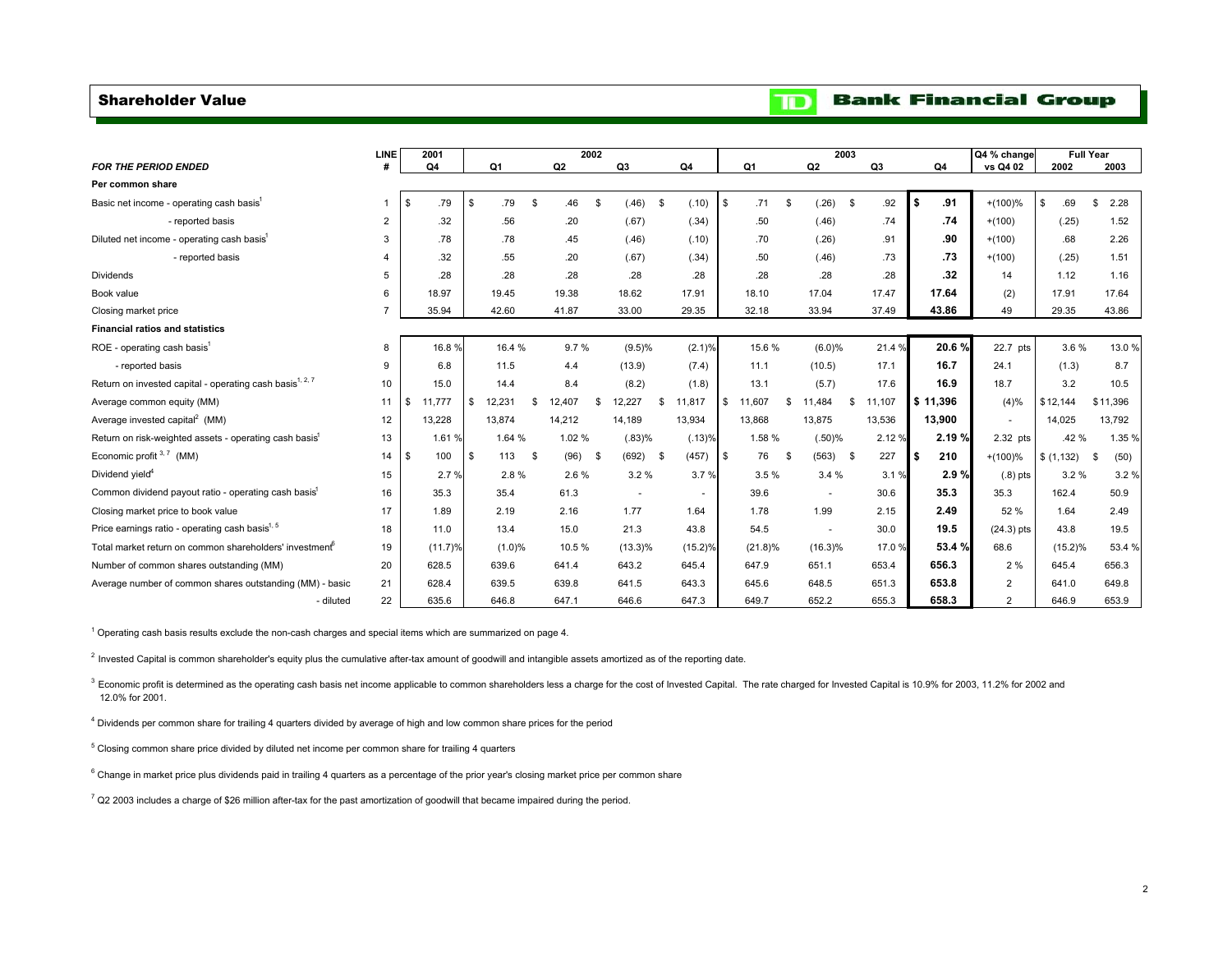### <span id="page-4-0"></span>Net Income

### **Bank Financial Group**  $\mathbf{D}$

| (\$MILLIONS)                                                    | <b>LINE</b>    | 2001        |     |                  | 2002                     |             |            |                     |       | 2003       |        |              | Q4 % change    |                  | <b>Full Year</b> |
|-----------------------------------------------------------------|----------------|-------------|-----|------------------|--------------------------|-------------|------------|---------------------|-------|------------|--------|--------------|----------------|------------------|------------------|
| <b>FOR THE PERIOD ENDED</b>                                     | #              | Q4          |     | Q1               | Q2                       | Q3          | Q4         | Q1                  | Q2    |            | Q3     | Q4           | vs Q4 02       | 2002             | 2003             |
|                                                                 |                |             |     |                  |                          |             |            |                     |       |            |        |              |                |                  |                  |
| Interest income (TEB)                                           |                | \$<br>3,583 |     | \$<br>$3,071$ \$ | $2,795$ \$               | 2,989<br>\$ | 2,973      | \$<br>2,883<br>- \$ |       | $2,930$ \$ | 2,898  | ls.<br>2,721 | (8)%           | \$<br>11,828     | \$<br>11,432     |
| Interest expense                                                | $\overline{2}$ | 2,242       |     | 1,810            | 1,427                    | 1,537       | 1,532      | 1,439               | 1,429 |            | 1,438  | 1,280        | (16)           | 6,306            | 5,586            |
| Net interest income (TEB)                                       | 3              | 1,341       |     | 1,261            | 1,368                    | 1,452       | 1,441      | 1,444               | 1,501 |            | 1,460  | 1,441        | $\blacksquare$ | 5,522            | 5,846            |
| Provision for credit losses                                     |                |             | 190 | 325              | 400                      | 1,250       | 950        | 112                 | 98    |            | 59     | (83)         | $+(100)$       | 2,925            | 186              |
| Net interest income after credit loss provision                 | 5              | 1,151       |     | 936              | 968                      | 202         | 491        | 1,332               | 1,403 |            | 1,401  | 1,524        | $+100$         | 2,597            | 5,660            |
| Other income                                                    |                |             |     |                  |                          |             |            |                     |       |            |        |              |                |                  |                  |
| Investment and securities services                              | 6              |             | 483 | 569              | 534                      | 522         | 460        | 504                 | 482   |            | 579    | 567          | 23             | 2.085            | 2,132            |
| Credit fees                                                     |                |             | 87  | 121              | 116                      | 100         | 78         | 118                 | 100   |            | 113    | 84           | $\mathsf{R}$   | 415              | 415              |
| Net investment securities gains/(losses)                        | 8              |             | 137 | 60               | (12)                     | (8)         | (14)       | 5                   | (23)  |            | 18     | 23           | $+(100)$       | 26               | 23               |
| Trading income                                                  | $\mathbf{Q}$   | 121         |     | 432              | 106                      | (73)        | 64         | 130                 | 15    |            | (19)   | (22)         | $+(100)$       | 529              | 104              |
| Service charges                                                 | 10             |             | 148 | 145              | 143                      | 151         | 157        | 155                 | 153   |            | 168    | 165          | 5              | 596              | 641              |
| Loan securitizations                                            | 11             |             | 68  | 56               | 46                       | 63          | 53         | 47                  | 54    |            | 60     | 89           | 68             | 218              | 250              |
| Card services                                                   | 12             |             | 60  | 62               | 57                       | 64          | 66         | 66                  | 65    |            | 74     | 47           | (29)           | 249              | 252              |
| Insurance revenue (net of claims)                               | 13             |             | 80  | 84               | 96                       | 95          | 100        | 92                  | 97    |            | 112    | 119          | 19             | 375              | 420              |
| <b>Trust fees</b>                                               | 14             |             | 15  | 18               | 22                       | 18          | 18         | 17                  | 19    |            | 19     | 15           | (17)           | 76               | 70               |
| Gain on sale of mutual fund record keeping and custody business | 15             |             |     | 18               |                          | 22          |            |                     |       |            |        |              |                | 40               |                  |
| Writedown of investment in JVs                                  | 16             |             |     |                  | ÷,                       |             |            | $\overline{a}$      | (39)  |            |        |              |                |                  | (39)             |
| Losses on derivatives and loan sales not booked to sectoral     | 17             |             |     |                  |                          |             |            | (50)                | (31)  |            | (13)   | (19)         | $+(100)$       |                  | (113)            |
| Other                                                           | 18             |             | 89  | 83               | 81                       | 84          | 72         | 85                  | 76    |            | 82     | 26           | (64)           | 320              | 269              |
| <b>Total other income</b>                                       | 19             | 1.288       |     | 1,648            | 1,189                    | 1,038       | 1.054      | 1,169               | 968   |            | 1,193  | 1.094        | $\overline{4}$ | 4.929            | 4,424            |
|                                                                 |                |             |     |                  |                          |             |            |                     |       |            |        |              |                |                  |                  |
| Net interest and other income                                   | 20             | 2,439       |     | 2,584            | 2,157                    | 1,240       | 1,545      | 2,501               | 2,371 |            | 2,594  | 2,618        | 69             | 7,526            | 10,084           |
| <b>Non-interest expenses</b>                                    |                |             |     |                  |                          |             |            |                     |       |            |        |              |                |                  |                  |
| Salaries and employee benefits                                  | 21             | 887         |     | 1,014            | 882                      | 868         | 802        | 965                 | 893   |            | 959    | 941          | 17             | 3,566            | 3,758            |
| Occupancy including depreciation                                | 22             |             | 143 | 146              | 151                      | 154         | 154        | 152                 | 153   |            | 178    | 173          | 12             | 605              | 656              |
| Equipment including depreciation                                | 23             |             | 173 | 161              | 157                      | 172         | 171        | 167                 | 156   |            | 150    | 177          | $\overline{4}$ | 661              | 650              |
| Restructuring costs                                             | 24             |             | 130 |                  | $\overline{\phantom{a}}$ |             |            |                     | 87    |            | 5      |              |                |                  | 92               |
| Goodwill impairment                                             | 25             |             |     |                  |                          |             |            |                     | 624   |            |        |              |                |                  | 624              |
| Other                                                           | 26             |             | 532 | 470              | 497                      | 447         | 508        | 461                 | 452   |            | 405    | 494          | (3)            | 1,922            | 1,812            |
| Total non-interest expenses excluding non-cash                  |                |             |     |                  |                          |             |            |                     |       |            |        |              |                |                  |                  |
| goodwill / intangible amortization                              | 27             | 1.865       |     | 1,791            | 1,687                    | 1,641       | 1,635      | 1.745               | 2,365 |            | 1,697  | 1,785        | 9              | 6,754            | 7,592            |
| Income before provision for income taxes - TEB                  | 28             |             | 574 | 793              | 470                      | (401)       | (90)       | 756                 |       | 6          | 897    | 833          | $+(100)$       | 772              | 2,492            |
| Provision for income taxes - TEB                                | 29             | 110         |     | 234              | 136                      | (163)       | (66)       | 253                 | 129   |            | 254    | 197          | $+(100)$       | 141              | 833              |
| Net income before non-controlling interest                      | 30             | 464         |     | 559              | 334                      | (238)       | (24)       | 503                 | (123) |            | 643    | 636          | $+(100)$       | 631              | 1,659            |
| Non-controlling interest                                        | 31             |             | 17  | 17               | 18                       | 13          | 16         | 23                  | 23    |            | 23     | 23           | 44             | 64               | 92               |
| Net income - cash basis                                         | 32             | 447         |     | 542              | 316                      | (251)       | (40)       | 480                 | (146) |            | 620    | 613          | $+(100)$       | 567              | 1,567            |
| Preferred dividends                                             | 33             |             | 24  | 23               | 24                       | 23          | 23         | 23                  | 22    |            | 21     | 21           | (9)            | 93               | 87               |
| Net income applicable to common shares - cash basis             | 34             |             | 423 | 519              | 292                      | (274)       | (63)       | 457                 | (168) |            | 599    | 592          | $+(100)$       | 474              | 1,480            |
| Non-cash goodwill / intangible amortization, net of tax         | 35             |             | 220 | 164              | 160                      | 154         | 156        | 133                 | 127   |            | 119    | 112          | (28)           | 634              | 491              |
| Net income applicable to common shares - reported basis         | 36             | \$          | 203 | \$<br>355 \$     | 132S                     | $(428)$ \$  | $(219)$ \$ | 324S                |       | $(295)$ \$ | 480 \$ | 480          | $+(100)$       | \$<br>$(160)$ \$ | 989              |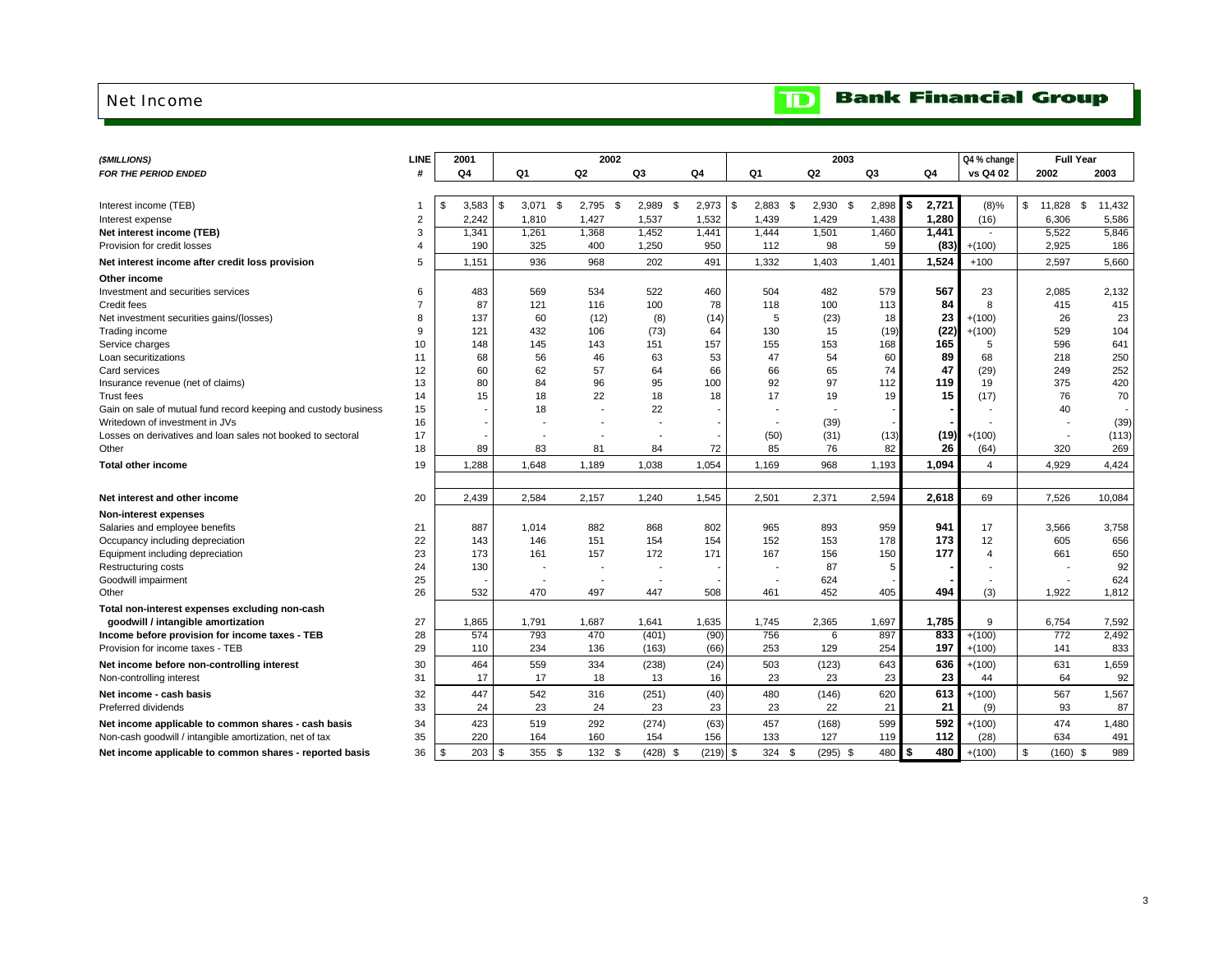## <span id="page-5-0"></span>Non-cash Charges and Special Items

#### **Bank Financial Group**  $\mathbf{D}$

| (\$MILLIONS)                                                  | <b>LINE</b> | 2001  |      |               | 2002                     |            |            |       | 2003         |            |       | Q4 % change |            | <b>Full Year</b> |
|---------------------------------------------------------------|-------------|-------|------|---------------|--------------------------|------------|------------|-------|--------------|------------|-------|-------------|------------|------------------|
| <b>FOR THE PERIOD ENDED</b>                                   |             | Q4    |      | Q1            | Q <sub>2</sub>           | Q3         | Q4         | Q1    | Q2           | Q3         | Q4    | vs Q4 02    | 2002       | 2003             |
|                                                               |             |       |      |               |                          |            |            |       |              |            |       |             |            |                  |
| Non-cash charges and special items, net of income taxes:      |             |       |      |               |                          |            |            |       |              |            |       |             |            |                  |
| Amortization of intangible assets                             |             | (171) | - \$ | (164)<br>- \$ | (160) \$                 | $(154)$ \$ | $(156)$ \$ | (133) | (127)<br>. ა | $(119)$ \$ | (112) | (28)%       | $(634)$ \$ | (491)            |
| Amortization of goodwill <sup>1</sup>                         |             | (49)  |      |               |                          | . .        |            |       |              |            |       |             |            | $\sim$           |
| Gain on sale of mutual fund and custody business              |             |       |      | 14            | $\overline{\phantom{a}}$ | 18         |            |       |              |            |       | (100)       | 32         |                  |
| Restructuring costs <sup>2</sup>                              |             | (76)  |      |               |                          |            |            |       |              |            |       |             |            |                  |
| Income tax expense from income tax rate changes               | э           |       |      |               | ٠                        |            |            |       |              |            |       |             |            |                  |
|                                                               |             |       |      |               |                          |            |            |       |              |            |       |             |            |                  |
| Total non-cash charges and special items, net of income taxes | 6           | (296) | -\$  | (150)<br>- \$ | $(160)$ \$               | $(136)$ \$ | $(156)$ \$ | (133) | (127)<br>ა   | $(119)$ \$ | (112) | (28)%       | $(602)$ \$ | (491)            |

<sup>1</sup>The goodwill impairment recorded in Q2/03 relating to TD Waterhouse International and TD Equity Options was not considered a special item.

 $2$  Restructuring costs are reviewed by the Bank on a case-by-case basis to determine whether they are special items. The restructuring charges recognized in Q2/03 were not considered special items given that they were in as part of the rationalization of the existing businesses and not as part of an acquisition, which would normally be considered a special item.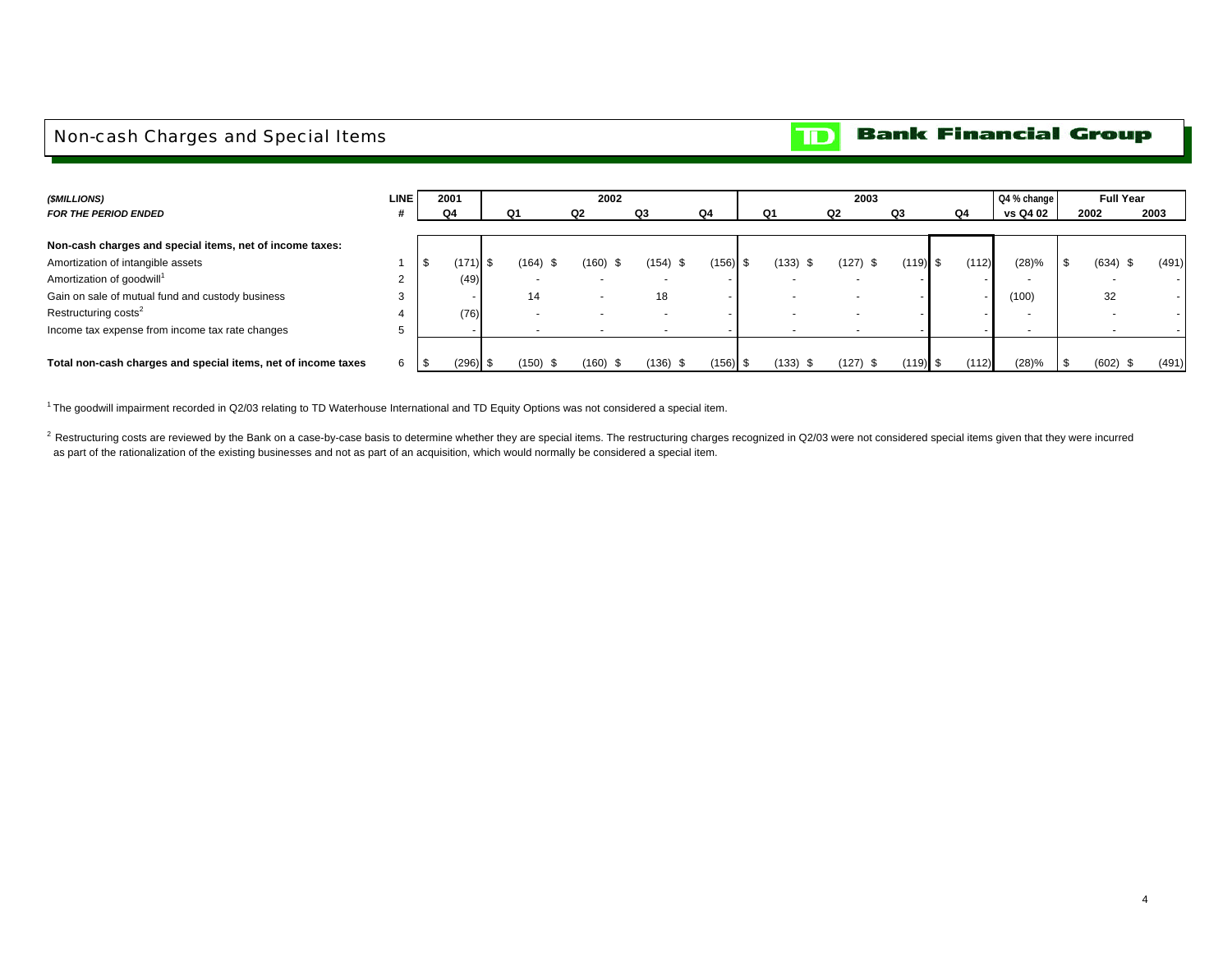## <span id="page-6-0"></span>Performance Measures by Major Business Segment - Total Bank

#### **Bank Financial Group** וסד

| <b>OPERATING CASH BASIS (\$MILLIONS)</b> <sup>1</sup> | <b>LINE</b> | 2001      |                |                | 2002 |        |    |        |           |                | 2003 |                |                | Q4 % change |           | <b>Full Year</b> |
|-------------------------------------------------------|-------------|-----------|----------------|----------------|------|--------|----|--------|-----------|----------------|------|----------------|----------------|-------------|-----------|------------------|
| <b>FOR THE PERIOD ENDED</b>                           | #           | Q4        | Q <sub>1</sub> | Q <sub>2</sub> | Q3   |        |    | Q4     | Q1        | Q2             |      | Q <sub>3</sub> | Q <sub>4</sub> | vs Q4 02    | 2002      | 2003             |
| Net income                                            |             |           |                |                |      |        |    |        |           |                |      |                |                |             |           |                  |
| Personal and Commercial Banking                       |             | \$<br>277 | \$<br>281      | \$<br>264      | \$   | 282    | \$ | 287    | \$<br>309 | \$<br>306      | \$   | 335            | \$327          | 14 %        | \$1,114   | \$1,277          |
| Wealth Management                                     | 2           | 15        | 55             | 31             |      | 18     |    | 21     | 38        | (299)          |      | 82             | 104            | $+100$      | 125       | (75)             |
| <b>Total Retail</b>                                   | 3           | 292       | 336            | 295            |      | 300    |    | 308    | 347       | $\overline{7}$ |      | 417            | 431            | 40          | 1,239     | 1,202            |
| <b>Wholesale Banking</b>                              | 4           | 243       | 206            | 35             |      | (542)  |    | (356)  | 163       | (120)          |      | 172            | 148            | $+(100)$    | (657)     | 363              |
| Corporate                                             | 5           | (12)      | (14)           | (14)           |      | (27)   |    | 8      | (30)      | (33)           |      | 31             | 34             | $+100$      | (47)      | 2                |
| <b>Total Bank</b>                                     | 6           | \$<br>523 | \$<br>528      | \$<br>316      | \$   | (269)  | £. | (40)   | \$<br>480 | \$(146)        | \$   | 620            | \$613          | $+(100)\%$  | \$<br>535 | \$1,567          |
|                                                       |             |           |                |                |      |        |    |        |           |                |      |                |                |             |           |                  |
| Percentage net income mix <sup>2</sup>                |             |           |                |                |      |        |    |        |           |                |      |                |                |             |           |                  |
| <b>Total Retail</b>                                   | 7           | 55 %      | 62 %           | 89%            |      | 100 %  |    | 100 %  | 68 %      | 100 %          |      | 71%            | 74 %           | $(26)$ pts  | 100 %     | 77 %             |
| <b>Wholesale Banking</b>                              | 8           | 45        | 38             | 11             |      |        |    |        | 32        |                |      | 29             | 26             | 26          |           | 23               |
| <b>Total Bank</b>                                     | 9           | 100 %     | 100 %          | 100 %          |      | 100 %  |    | 100 %  | 100 %     | 100 %          |      | 100 %          | 100 %          |             | 100 %     | 100 %            |
|                                                       |             |           |                |                |      |        |    |        |           |                |      |                |                |             |           |                  |
|                                                       |             |           |                |                |      |        |    |        |           |                |      |                |                |             |           |                  |
| <b>Return on Invested Capital</b>                     |             |           |                |                |      |        |    |        |           |                |      |                |                |             |           |                  |
| Personal and Commercial Banking                       | 10          | 16.7%     | 17.0%          | 16.4%          |      | 16.7%  |    | 16.9%  | 17.8%     | 18.2%          |      | 19.3%          | 18.8%          | $1.9$ pts   | 16.8%     | 18.5%            |
| Wealth Management                                     | 11          | 1.9       | 6.5            | 3.6            |      | 2.1    |    | 2.5    | 4.4       | (41.5)         |      | 11.1           | 14.2           | 11.7        | 3.7       | (3.6)            |
| <b>Wholesale Banking</b>                              | 12          | 22.8      | 19.6           | 2.9            |      | (51.8) |    | (31.2) | 13.5      | (12.5)         |      | 16.8           | 16.0           | 47.2        | (16.1)    | 8.2              |
| <b>Total Bank</b>                                     | 13          | 15.0%     | 14.4 %         | 8.4 %          |      | (8.2)% |    | (1.8)% | 13.1 %    | (5.7)%         |      | 17.6%          | 16.9 %         | 18.7 pts    | 3.2%      | 10.5%            |
|                                                       |             |           |                |                |      |        |    |        |           |                |      |                |                |             |           |                  |
| Percentage geographic contribution to total revenues  |             |           |                |                |      |        |    |        |           |                |      |                |                |             |           |                  |
| Canada                                                | 14          | 67 %      | 73 %           | 77 %           |      | 75 %   |    | 73 %   | 72 %      | 75 %           |      | 72 %           | <b>77%</b>     | 4 pts       | 75 %      | 74 %             |
| <b>United States of America</b>                       | 15          | 16        | 17             | 15             |      | 12     |    | 15     | 19        | 14             |      | 14             | 15             |             | 15        | 16               |
| Offshore                                              | 16          | 17        | 10             | 8              |      | 13     |    | 12     | 9         | 11             |      | 14             | 8              | (4)         | 10        | 10               |
| <b>Total Bank</b>                                     | 17          | 100 %     | 100 %          | 100%           |      | 100 %  |    | 100 %  | 100 %     | 100 %          |      | 100 %          | 100 %          |             | 100 %     | 100 %            |

 $1$  Excludes the non-cash charges and special items which are summarized on page 4.

<sup>2</sup> Percentages exclude Corporate results.

BASIS OF PRESENTATION OF RESULTS: Results of each Segment reflect revenue, expenses, assets and liabilities generated by the businesses in that segment. Transfer pricing of funds sold or purchased, and of commissions for services provided are generally at market rates. The Bank measures and evaluates the performance of each Segment based on cash basis Net Income, Economic Profit, and Return on Invested Capital. A Segment's Invested Capital represents the capital required for economic risks, including credit, market, and operational risks, plus the purchased amounts of goodwill and intangible assets net of impairment writedowns.

CORPORATE: Includes non-controlling interests in subsidiaries, the effects of asset securitization programs, treasury management, general provisions for credit losses, certain taxable equivalent adjustments and corporate level tax benefits, and residual unallocated revenues, expenses or taxes.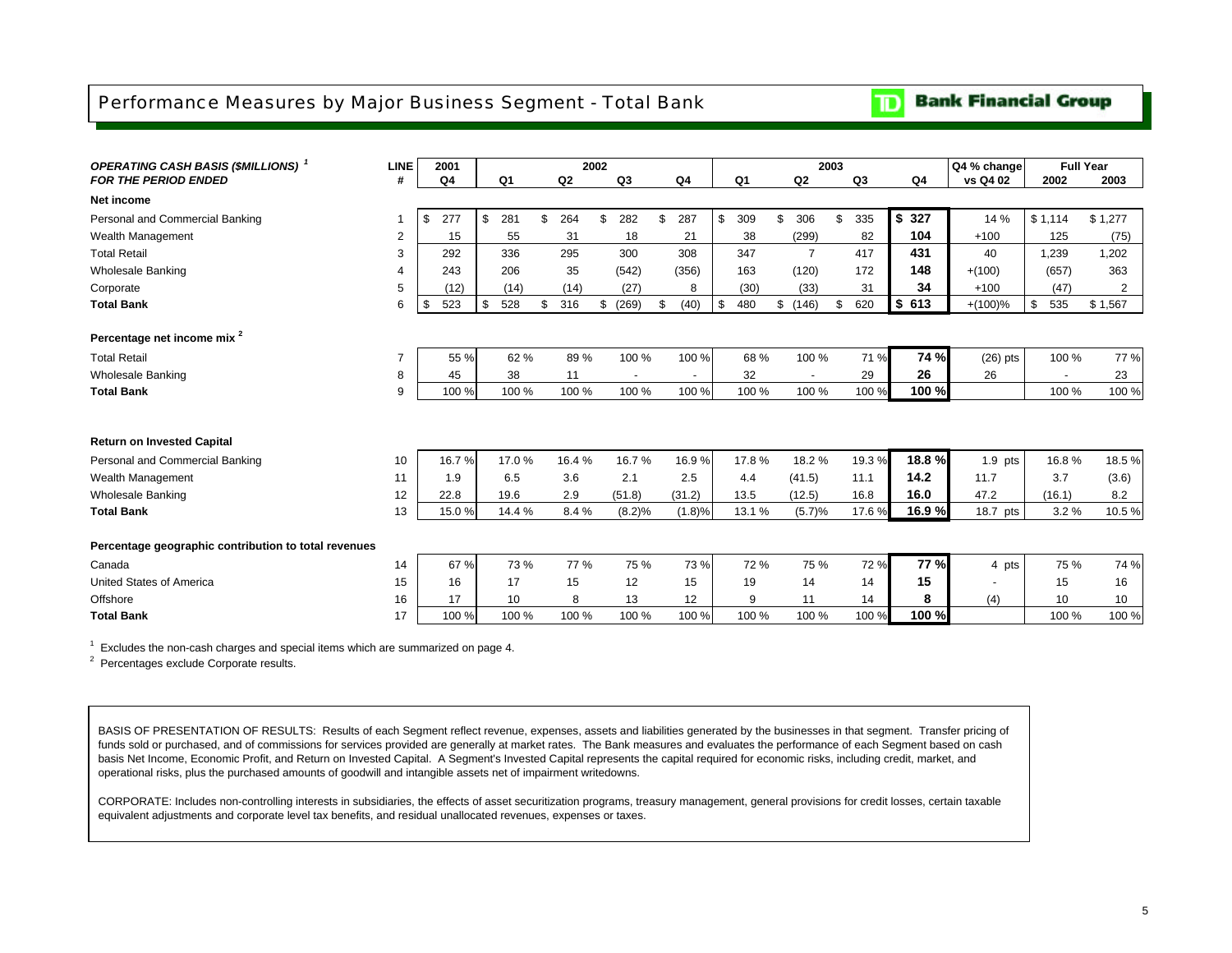### <span id="page-7-0"></span>Performance Measures - Personal and Commercial Banking Segment

 $\mathbf{D}$ 

## **Bank Financial Group**

| <b>OPERATING CASH BASIS (\$MILLIONS)</b> <sup>1</sup>      | <b>LINE</b>    | 2001           |                |    |                | 2002 |        |    |         |                |                | 2003 |         |    |         | Q4 % change    | <b>Full Year</b>   |           |
|------------------------------------------------------------|----------------|----------------|----------------|----|----------------|------|--------|----|---------|----------------|----------------|------|---------|----|---------|----------------|--------------------|-----------|
| FOR THE PERIOD ENDED                                       | #              | Q <sub>4</sub> | Q <sub>1</sub> |    | Q <sub>2</sub> |      | Q3     |    | Q4      | Q <sub>1</sub> | Q <sub>2</sub> |      | Q3      |    | Q4      | vs Q4 02       | 2002               | 2003      |
|                                                            |                |                |                |    |                |      |        |    |         |                |                |      |         |    |         |                |                    |           |
| Net interest income (TEB)                                  |                | \$1,046        | \$1,033        | \$ | 973            | \$   | 1,020  |    | \$1,032 | \$1,032        | \$<br>999      |      | \$1,031 |    | \$1,024 | (1)%           | \$4,058            | \$4,086   |
| Other income                                               | $\overline{2}$ | 401            | 418            |    | 421            |      | 438    |    | 433     | 433            | 429            |      | 466     |    | 475     | 10             | 1,710              | 1,803     |
| Total revenue                                              | 3              | 1.447          | 1.451          |    | 1.394          |      | 1.458  |    | 1.465   | 1.465          | 1.428          |      | 1.497   |    | 1.499   | $\overline{2}$ | 5.768              | 5,889     |
| Provision for credit losses                                | $\overline{4}$ | 92             | 138            |    | 115            |      | 132    |    | 120     | 123            | 104            |      | 105     |    | 128     | $\overline{7}$ | 505                | 460       |
| Non-interest expenses                                      | 5              | 908            | 872            |    | 864            |      | 879    |    | 886     | 865            | 852            |      | 873     |    | 873     | (1)            | 3,501              | 3,463     |
| Net income before taxes                                    | 6              | 447            | 441            |    | 415            |      | 447    |    | 459     | 477            | 472            |      | 519     |    | 498     | 9              | 1.762              | 1,966     |
| Income taxes (TEB)                                         | $\overline{7}$ | 170            | 160            |    | 151            |      | 165    |    | 172     | 168            | 166            |      | 184     |    | 171     | (1)            | 648                | 689       |
| Net income                                                 | 8              | 277<br>\$      | \$<br>281      | \$ | 264            | £.   | 282    | \$ | 287     | \$<br>309      | \$<br>306      | \$   | 335     | \$ | 327     | 14 %           | \$1,114            | \$1,277   |
|                                                            |                |                |                |    |                |      |        |    |         |                |                |      |         |    |         |                |                    |           |
| Economic profit <sup>2</sup>                               | 9              | 92<br>\$       | \$<br>113      | £. | 100            | £.   | 111    | £. | 114     | \$<br>148      | \$<br>151      | \$   | 174     | S  | 166     | 46 %           | . <b>\$</b><br>438 | \$<br>639 |
| Invested Capital (\$billions)                              | 10             | 6.4            | 6.4            |    | 6.4            |      | 6.5    |    | 6.5     | 6.7            | 6.7            |      | 6.7     |    | 6.7     | 3              | 6.5                | 6.7       |
| Return on Invested Capital (%)                             | 11             | 16.7%          | 17.0%          |    | 16.4%          |      | 16.7%  |    | 16.9%   | 17.8%          | 18.2 %         |      | 19.3%   |    | 18.8%   | 1.9<br>pts     | 16.8%              | 18.5%     |
|                                                            |                |                |                |    |                |      |        |    |         |                |                |      |         |    |         |                |                    |           |
| Selected volumes and ratios (\$billions)                   |                |                |                |    |                |      |        |    |         |                |                |      |         |    |         |                |                    |           |
| Risk-weighted assets                                       | 12             | \$<br>53       | \$<br>55       | \$ | 55             | £.   | 56     | \$ | 52      | \$<br>53       | \$<br>54       | \$   | 54      | S  | 56      | 8 %            | 52                 | 56        |
| Average loans - personal                                   | 13             | 74             | 77             |    | 79             |      | 81     |    | 84      | 85             | 87             |      | 88      |    | 88      | 5              | 80                 | 87        |
| Average loans and acceptances - business                   | 14             | 19             | 19             |    | 18             |      | 18     |    | 18      | 18             | 17             |      | 17      |    | 17      | (6)            | 18                 | 17        |
| Average securitized assets                                 | 15             | 27             | 25             |    | 23             |      | 23     |    | 22      | 22             | 22             |      | 23      |    | 26      | 18             | 23                 | 23        |
| Average deposits - personal                                | 16             | 77             | 78             |    | 80             |      | 81     |    | 82      | 83             | 83             |      | 84      |    | 85      | $\overline{4}$ | 80                 | 84        |
| Average deposits - business                                | 17             | 21             | 22             |    | 22             |      | 23     |    | 24      | 25             | 25             |      | 26      |    | 27      | 13             | 23                 | 26        |
| Margin on avg. earning assets incl. securitized assets (%) | 18             | 3.40 %         | 3.45 %         |    | 3.40 %         |      | 3.40 % |    | 3.38 %  | 3.36 %         | 3.34 %         |      | 3.26 %  |    | 3.18%   | $(0.20)$ pts   | 3.42 %             | 3.28%     |
| Efficiency ratio (%)                                       | 19             | 62.8%          | 60.1%          |    | 62.0%          |      | 60.3%  |    | 60.5%   | 59.0%          | 59.7%          |      | 58.3%   |    | 58.2%   | $(2.3)$ pts    | 60.7%              | 58.8%     |

 $1$  Excludes the non-cash charges and special items which are summarized on page 4.

 $2$  The rate charged for Invested Capital is 9% for 2003, 10% for 2002, and 11% for 2001.

Provides financial services to consumers and small and medium-sized businesses. It encompasses retail and commercial banking, electronic banking, credit card services, and insurance businesses, operating through a network of retail outlets, automated banking machines, telephones, personal computers and the Internet. The segment's net interest income, other income and provision for credit losses present the results before the impact of asset securitization programs.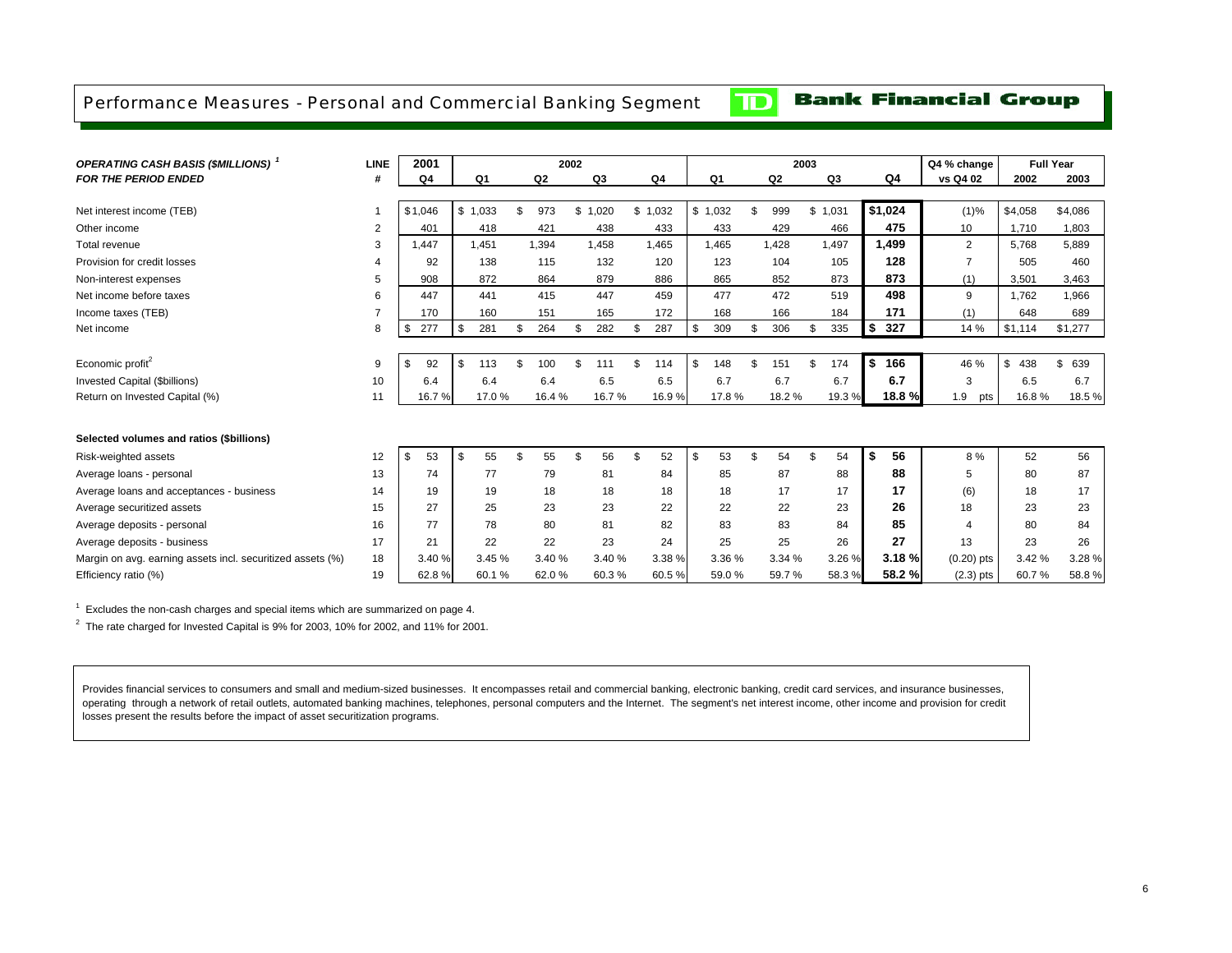## <span id="page-8-0"></span>Performance Measures - Wealth Management Segment

## **Bank Financial Group**

 $\mathbf{D}$ 

| <b>OPERATING CASH BASIS (\$MILLIONS)</b> <sup>1</sup> | <b>LINE</b>    | 2001       |                          |                          | 2002 |       |                |                          |                | 2003           |                          |            |                | Q4 % change        |           | <b>Full Year</b> |
|-------------------------------------------------------|----------------|------------|--------------------------|--------------------------|------|-------|----------------|--------------------------|----------------|----------------|--------------------------|------------|----------------|--------------------|-----------|------------------|
| <b>FOR THE PERIOD ENDED</b>                           | #              | Q4         | Q1                       | Q <sub>2</sub>           |      | Q3    | Q <sub>4</sub> | Q1                       | Q <sub>2</sub> |                | Q3                       |            | Q4             | vs Q4 02           | 2002      | 2003             |
|                                                       |                |            |                          |                          |      |       |                |                          |                |                |                          |            |                |                    |           |                  |
| Net interest income (TEB)                             |                | \$<br>109  | \$<br>107                | \$<br>106                | \$   | 106   | \$<br>107      | \$<br>106                | 95             | $\mathfrak{L}$ | 113                      | \$         | 117            | 9%                 | \$<br>426 | \$<br>431        |
| Brokerage commissions & other income <sup>2</sup>     | $\overline{2}$ | 401        | 468                      | 451                      |      | 418   | 400            | 437                      | 353            |                | 471                      |            | 485            | 21                 | 1,737     | 1,746            |
| Total revenue                                         | 3              | 510        | 575                      | 557                      |      | 524   | 507            | 543                      | 448            |                | 584                      |            | 602            | 19                 | 2,163     | 2,177            |
| Non-interest expenses                                 |                |            |                          |                          |      |       |                |                          |                |                |                          |            |                |                    |           |                  |
| <b>Restructuring costs</b>                            | 4              | ٠          |                          |                          |      |       |                |                          | 21             |                | 5                        |            | $\blacksquare$ |                    |           | 26               |
| Goodwill impairment                                   | 5              |            |                          |                          |      |       |                |                          | 274            |                | $\overline{\phantom{a}}$ |            | ۰              |                    |           | 274              |
| Other non-interest expenses                           | 6              | 476        | 480                      | 499                      |      | 480   | 463            | 474                      | 431            |                | 460                      |            | 442            | (5)                | 1,922     | 1,807            |
| Total non-interest expenses                           |                | 476        | 480                      | 499                      |      | 480   | 463            | 474                      | 726            |                | 465                      |            | 442            | (5)                | 1,922     | 2,107            |
| Net income before taxes                               | 8              | 34         | 95                       | 58                       |      | 44    | 44             | 69                       | (278)          |                | 119                      |            | 160            | $+100$             | 241       | 70               |
| Income taxes (TEB)                                    | 9              | 20         | 40                       | 27                       |      | 26    | 23             | 31                       | 21             |                | 37                       |            | 56             | $+100$             | 116       | 145              |
| Non-controlling interest                              | 10             | (1)        | $\overline{\phantom{a}}$ | $\overline{\phantom{a}}$ |      | ٠     | $\sim$         | $\overline{\phantom{a}}$ |                |                | $\sim$                   |            |                |                    |           |                  |
| Net income <sup>3</sup>                               | 11             | \$<br>15   | \$<br>55                 | \$<br>31                 | \$   | 18    | \$<br>21       | \$<br>38                 | \$<br>(299)    | \$             | 82                       | $\sqrt{2}$ | 104            | +100%              | \$<br>125 | (75)<br>\$       |
|                                                       |                |            |                          |                          |      |       |                |                          |                |                |                          |            |                |                    |           |                  |
| Economic profit <sup>4,5</sup>                        | 12             | \$<br>(89) | \$<br>(52)               | \$<br>(74)               | \$   | (87)  | \$<br>(85)     | \$<br>(65)               | \$<br>(421)    | \$             | (6)                      | \$         | 16             | $+(100)\%$         | \$(298)   | \$ (476)         |
| Invested Capital (\$billions)                         | 13             | 3.0        | 3.3                      | 3.3                      |      | 3.2   | 3.3            | 3.4                      | 3.2            |                | 2.8                      |            | 2.8            | (15)               | 3.3       | 3.0              |
| Return on Invested Capital (%) <sup>5</sup>           | 14             | 1.9%       | 6.5%                     | 3.6%                     |      | 2.1%  | 2.5 %          | 4.4 %                    | $(41.5)\%$     |                | 11.1<br>$\frac{1}{2}$    |            | 14.2%          | 11.7<br>pts        | 3.7%      | $(3.6)\%$        |
|                                                       |                |            |                          |                          |      |       |                |                          |                |                |                          |            |                |                    |           |                  |
| Selected volumes and ratios (\$billions)              |                |            |                          |                          |      |       |                |                          |                |                |                          |            |                |                    |           |                  |
| Risk-weighted assets                                  | 15             | \$<br>6    | \$<br>6                  | \$<br>6                  | \$   | 6     | \$<br>6        | \$<br>5                  | \$<br>5        | $\mathfrak{L}$ | 6                        | \$         | 6              | $\frac{0}{0}$<br>٠ | \$<br>6   | \$<br>6          |
| Assets under administration                           | 16             | 240        | 262                      | 257                      |      | 237   | 234            | 237                      | 240            |                | 259                      |            | 267            | 14                 | 234       | 267              |
| Assets under management                               | 17             | 119        | 123                      | 123                      |      | 122   | 112            | 112                      | 110            |                | 113                      |            | 113            | $\overline{1}$     | 112       | 113              |
| Personal margin loans                                 | 18             | 5          | 6                        | 6                        |      | 5     | $\overline{4}$ | 5                        | 5              |                | 5                        |            | 5              | 25                 | $\Delta$  | 5                |
| Average trades per day (000's)                        | 19             | 94         | 119                      | 109                      |      | 100   | 86             | 98                       | 83             |                | 114                      |            | 115            | 34                 | 103       | 102              |
| Efficiency ratio (%)                                  | 20             | 93.3%      | 83.5%                    | 89.6%                    |      | 91.6% | 91.3%          | 87.3%                    | 162.1%         |                | 79.6%                    |            | 73.4%          | $(17.9)$ pts       | 88.9%     | 96.8%            |

 $1$  Excludes the non-cash charges and special items which are summarized on page 4.

 $2$  Includes write downs of \$39 million during Q2 2003 as a result of other than temporary impairments in certain international joint ventures.

 $3\,$  Q2 2003 Restructuring and goodwill impairment charges and write downs amounted to \$328 million after-tax.

4 The rate charged for Invested Capital for the Discount Brokerage business and Wealth Management business is 13% and 10% for 2003, 14% and 10% for 2002, and 15% and 11% for 2001, respectively.

 $5\text{ Q2 }$  2003 includes a charge of \$26 million after-tax for the past amortization of goodwill that became impaired during the period.

Provides a full range of investment management services, including private money management to high net worth individuals, passive, quantitative, enhanced and active institutional portfolios for pension funds, corporations, institutions, endowments and foundations, private banking, trust and mutual funds for retail investors, full service brokerage and discount brokerage.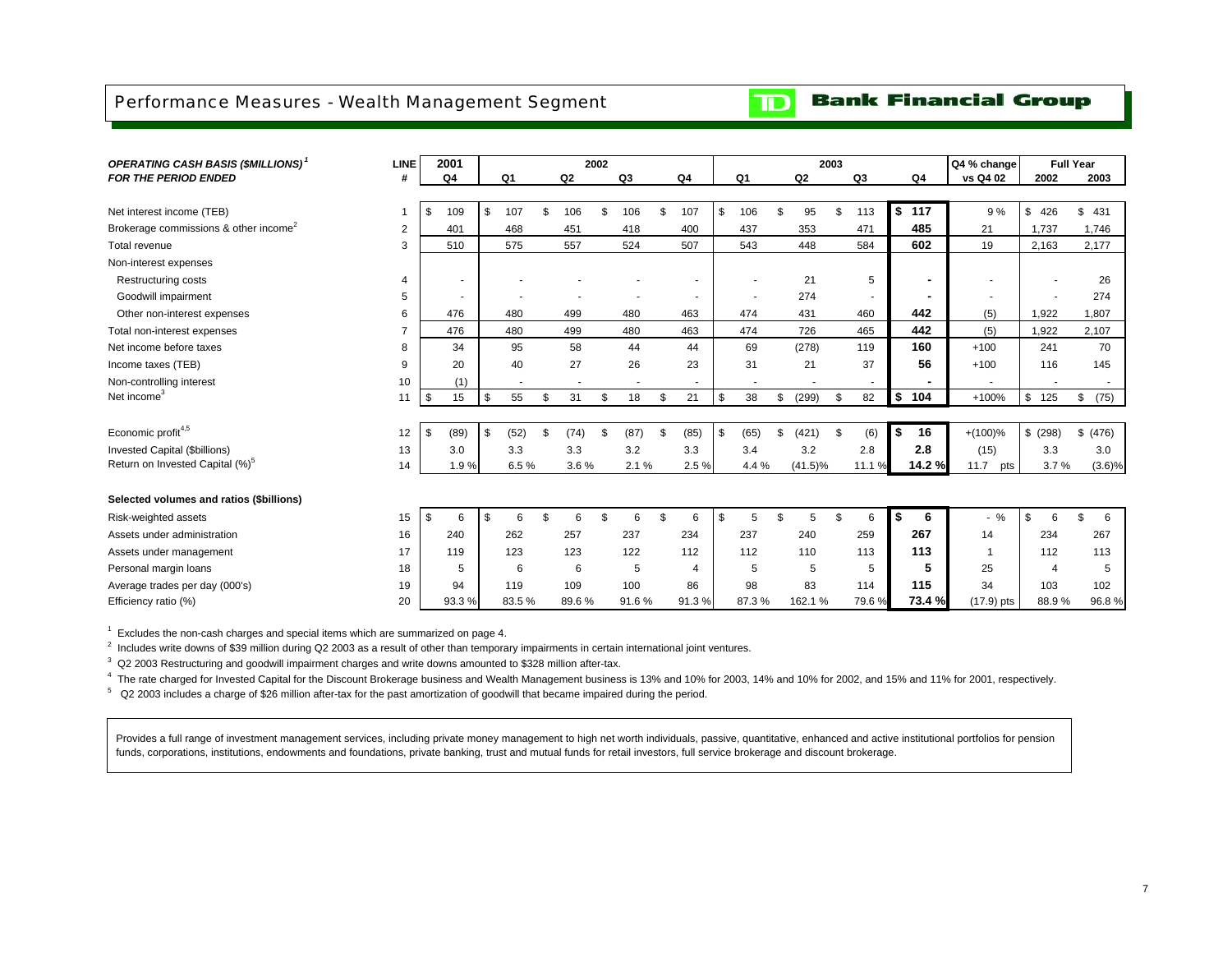## <span id="page-9-0"></span>Performance Measures - Wholesale Banking Segment<sup>1</sup>

## **Bank Financial Group**

| <b>OPERATING CASH BASIS (\$MILLIONS)<sup>2</sup></b> | <b>LINE</b>    | 2001           |           |    |                | 2002        |    |            |    |                |                | 2003 |                          |           | Q4 % change |             | <b>Full Year</b> |
|------------------------------------------------------|----------------|----------------|-----------|----|----------------|-------------|----|------------|----|----------------|----------------|------|--------------------------|-----------|-------------|-------------|------------------|
| <b>FOR THE PERIOD ENDED</b>                          | #              | Q <sub>4</sub> | Q1        |    | Q <sub>2</sub> | Q3          |    | Q4         |    | Q <sub>1</sub> | Q <sub>2</sub> |      | Q3                       | Q4        | vs Q4 02    | 2002        | 2003             |
|                                                      |                |                |           |    |                |             |    |            |    |                |                |      |                          |           |             |             |                  |
| Net interest income (TEB)                            | $\mathbf 1$    | \$<br>402      | \$<br>243 |    | 385            | 433<br>\$.  | \$ | 444        | \$ | 339            | \$<br>406      | \$   | 380                      | \$<br>383 | (14)%       | \$1,505     | \$1,508          |
| Trading and fee income                               | 2              | 413            | 691       |    | 250            | 98          |    | 124        |    | 272            | 106            |      | 167                      | 124       |             | 1,163       | 669              |
| Total revenue                                        | 3              | 815            | 934       |    | 635            | 531         |    | 568        |    | 611            | 512            |      | 547                      | 507       | (11)        | 2,668       | 2,177            |
| Provision for credit losses                          | 4              | 126            | 217       |    | 300            | 1,132       |    | 841        |    |                |                |      | (40)                     | (40)      | $+(100)$    | 2,490       | (80)             |
| Non-interest expenses                                |                |                |           |    |                |             |    |            |    |                |                |      |                          |           |             |             |                  |
| <b>Restructuring costs</b>                           | 5              | $\sim$         |           |    |                |             |    |            |    |                | 66             |      | $\overline{\phantom{a}}$ |           |             |             | 66               |
| Goodwill impairment                                  | 6              | $\blacksquare$ |           |    |                |             |    |            |    |                | 350            |      | $\overline{\phantom{a}}$ |           |             |             | 350              |
| Other non-interest expenses                          | $\overline{7}$ | 320            | 407       |    | 304            | 248         |    | 276        |    | 357            | 308            |      | 317                      | 363       | 32          | 1,235       | 1,345            |
| Total non-interest expenses                          | 8              | 320            | 407       |    | 304            | 248         |    | 276        |    | 357            | 724            |      | 317                      | 363       | 32          | 1,235       | 1,761            |
| Net income before taxes                              | 9              | 369            | 310       |    | 31             | (849)       |    | (549)      |    | 254            | (212)          |      | 270                      | 184       | $+(100)$    | (1,057)     | 496              |
| Income taxes (TEB)                                   | 10             | 126            | 104       |    | (4)            | (307)       |    | (193)      |    | 91             | (92)           |      | 98                       | 36        | $+(100)$    | (400)       | 133              |
| Net income <sup>3</sup>                              | 11             | \$<br>243      | \$<br>206 | \$ | 35             | \$<br>(542) | \$ | (356)      | \$ | 163            | \$(120)        | \$   | 172                      | \$<br>148 | $+(100)%$   | \$<br>(657) | \$<br>363        |
|                                                      |                |                |           |    |                |             |    |            |    |                |                |      |                          |           |             |             |                  |
| Economic profit <sup>4</sup>                         | 12             | \$<br>101      | \$<br>77  | £. | (92)           | (674)<br>\$ | \$ | (503)      | \$ | 6              | \$<br>(262)    | \$   | 37                       | \$<br>26  | $+(100)%$   | \$(1,192)   | \$<br>(193)      |
| Invested Capital (\$billions)                        | 13             | 4.1            | 4.0       |    | 4.1            | 4.2         |    | 4.6        |    | 4.6            | 4.2            |      | 3.9                      | 3.5       | (24)        | 4.2         | 4.0              |
| Return on Invested Capital (%)                       | 14             | 22.8%          | 19.6%     |    | 2.9%           | $(51.8)\%$  |    | $(31.2)\%$ |    | 13.5 %         | $(12.5)\%$     |      | 16.8%                    | 16.0%     | 47.2 pts    | $(16.1)\%$  | 8.2%             |
|                                                      |                |                |           |    |                |             |    |            |    |                |                |      |                          |           |             |             |                  |
|                                                      |                |                |           |    |                |             |    |            |    |                |                |      |                          |           |             |             |                  |
| Selected volumes and ratios (\$billions)             |                |                |           |    |                |             |    |            |    |                |                |      |                          |           |             |             |                  |
| Risk-weighted assets                                 | 15             | \$<br>66       | \$<br>63  |    | 63             | \$<br>65    | £. | 62         | £. | 62             | \$<br>58       | \$.  | 54                       | \$<br>45  | (27)%       | \$<br>62    | \$<br>45         |
| <b>Trading securities</b>                            | 16             | 66             | 72        |    | 71             | 67          |    | 53         |    | 65             | 64             |      | 65                       | 55        | 4           | 53          | 55               |
| Short sales of securities                            | 17             | 21             | 26        |    | 24             | 23          |    | 17         |    | 20             | 19             |      | 20                       | 15        | (12)        | 17          | 15               |
| Average loans and customers' liabilities under       |                |                |           |    |                |             |    |            |    |                |                |      |                          |           |             |             |                  |
| acceptances                                          | 18             | 27             | 26        |    | 25             | 24          |    | 23         |    | 21             | 18             |      | 16                       | 14        | (39)        | 25          | 17               |
| Trading related revenue (\$millions)                 | 19             | 369            | 501       |    | 304            | 218         |    | 330        |    | 374            | 334            |      | 204                      | 246       | (25)        | 1,353       | 1,158            |
| Efficiency ratio (%)                                 | 20             | 39.3%          | 43.6%     |    | 47.9%          | 46.7%       |    | 48.6%      |    | 58.4%          | 141.4%         |      | 58.0%                    | 71.6 %    | 23.0 pts    | 46.3%       | 80.9%            |

<sup>1</sup> Refer to page 9 for a breakout of Wholesale Banking Non-Core.

 $2$  Excludes the non-cash charges and special items which are summarized on page 4.

 $3\,$  Q2 2003 Restructuring and goodwill impairment charges amounted to \$289 million after-tax.

 $4$  The rate charged for Invested Capital is 13% for 2003, 12% for 2002, and 13% for 2001.

A leading Canadian wholesale bank serving corporate, government, and institutional clients around the world. The Wholesale Bank has developed a strong, diverse customer base with its proven ability to meet client needs by combining its knowledge and experience with a broad range of products and services. The Wholesale Bank provides a full range of capital markets and investment banking services including advice on corporate strategy, underwriting and distributing capital, structuring tailored risk management solutions, and executing financial transactions.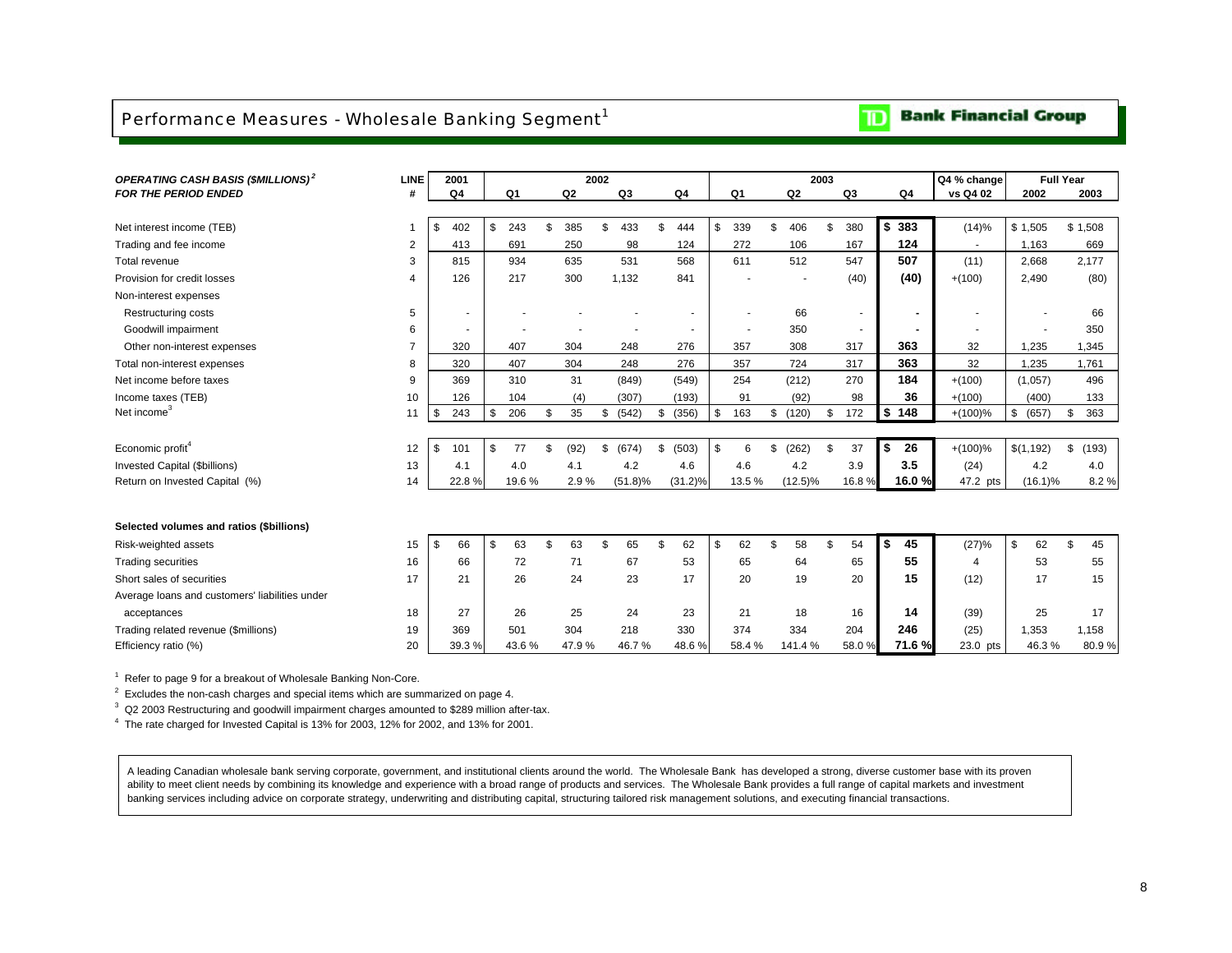## <span id="page-10-0"></span>Performance Measures - Wholesale Banking Non-Core<sup>1</sup>

### *OPERATING CASH BASIS (\$MILLIONS) <sup>2</sup>***LINE 2003 Full** *FOR THE PERIOD ENDED* **# Q1 Q2 Q3 Q4 Year** Net interest income (TEB) 1 \$ 48 \$ 40 \$ 40 **\$ 40** \$ 168 Trading and fee income 2 (25) (9) 28 **(26)** (32) Total revenue 3 23 31 68 **14** 136 **Provision for credit losses** 4 - (40) **(40)** (80) **(40)** (80) Non-interest expenses 5 14 8 10 **40** 72 Net income before taxes **144 144 144 144 144 144 144** Income taxes (TEB) 7 3 10 36 **(8)** 41 Net income 8 \$ 6 \$ 13 \$ 62 **\$ 22** \$ 103 **Selected volumes and ratios (\$billions)** Risk-weighted assets **12.7 \$ 10.1** \$ 8.4 **\$ 5.7 \$ 5.7 \$ 5.7 \$ 5.7** Total exposure<sup>3</sup> 10 17.0 13.8 10.9 **8.0** 8.0 Total drawn<sup>4</sup> 11 9.3 7.2 6.2 **4.2** 4.2

 $1$  Included in the Wholesale Banking business segment results found on page 8.

 $2$  Excludes the non-cash charges and special items which are summarized on page 4.

 $3$  Exposure equals committed authorized plus uncommitted utilized loan facilities and letters of credit and guarantees; net of specific allowances for credit losses, cash collateral, and credit protection.

4 Drawn amounts (excluding letters of credit and guarantees) are net of specific allowances for credit losses, cash collateral, and credit protection.

#### **Bank Financial Group**  $\mathbf{D}$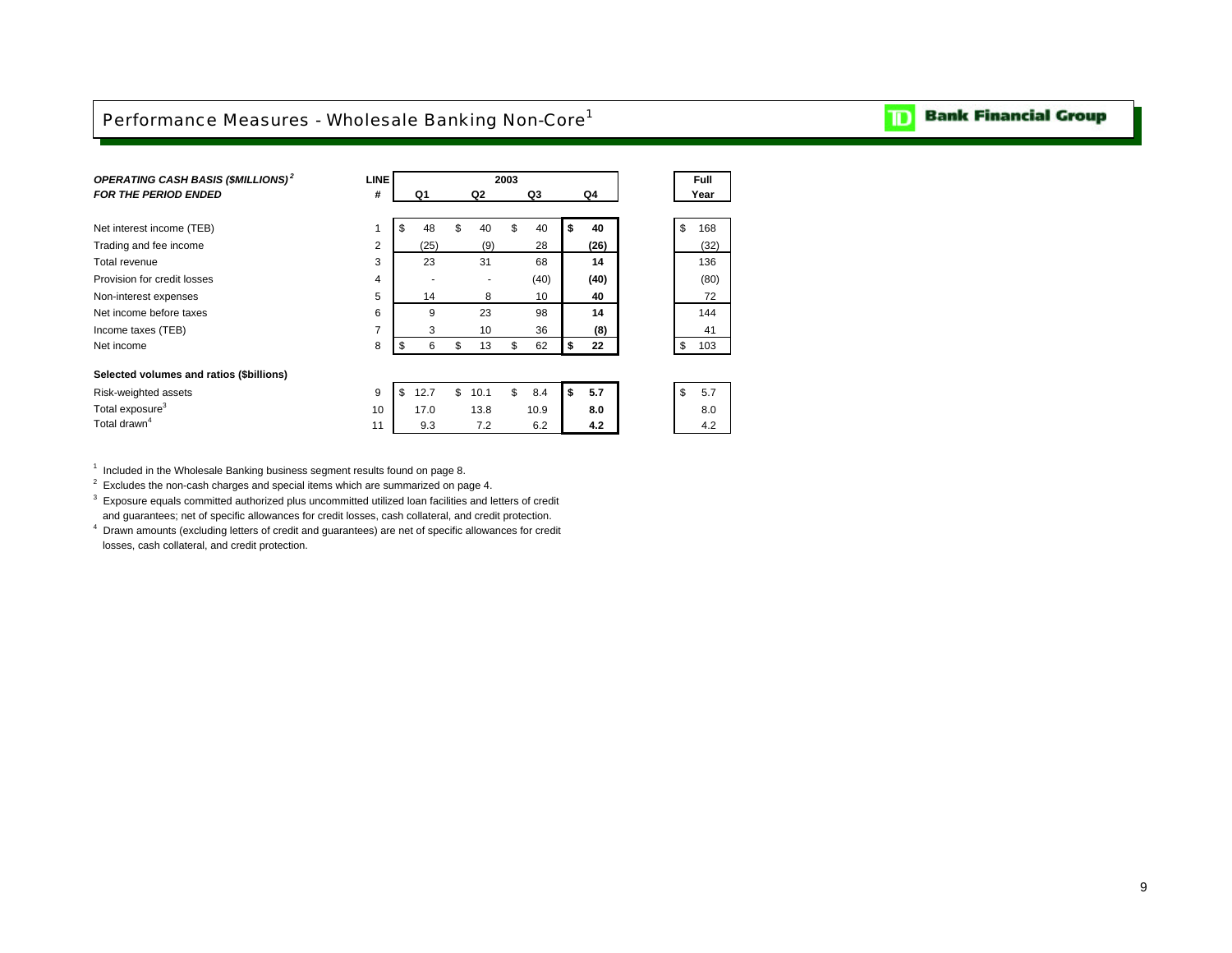## <span id="page-11-0"></span>Balance Sheet

# **TD** Bank Financial Group

| (\$MILLIONS)                                                                           | LINE                | 2001             |               |                   |                  | 2002 |                   |      |                   |                             |                         | 2003     |                   |      |                     | Q4 % change  |
|----------------------------------------------------------------------------------------|---------------------|------------------|---------------|-------------------|------------------|------|-------------------|------|-------------------|-----------------------------|-------------------------|----------|-------------------|------|---------------------|--------------|
| AS AT                                                                                  | #                   | Q <sub>4</sub>   |               | Q1                | Q <sub>2</sub>   |      | Q3                |      | Q4                | Q1                          | Q <sub>2</sub>          |          | Q3                |      | Q4                  | vs Q4 02     |
|                                                                                        |                     |                  |               |                   |                  |      |                   |      |                   |                             |                         |          |                   |      |                     |              |
| Cash resources                                                                         | 1                   | \$<br>5,945      | $\sqrt[6]{2}$ | $6,388$ \$        | 6,999 \$         |      | 7,861 \$          |      | 6,538             | \$<br>$9,017$ \$            | 6,946 \$                |          | 7,813             | l \$ | 7,719               | 18%          |
| Securities purchased under resale agreements                                           | $\overline{2}$      | 20,205           |               | 34,694            | 32,332           |      | 28,072            |      | 13,060            | 26,447                      | 42,397                  |          | 26,643            |      | 17,475              | 34           |
| Investment securities                                                                  |                     |                  |               |                   |                  |      |                   |      |                   |                             |                         |          |                   |      |                     |              |
| Issued or guaranteed by Canada or provinces                                            | 3                   | 14,386           |               | 12,446            | 13,372           |      | 14,797            |      | 12,986            | 13,504                      | 14,503                  |          | 13,570            |      | 14,023              | 8            |
| Issued by US federal government                                                        | 4                   | 2,598            |               | 3,285             | 2,008            |      | 2,620             |      | 2,853             | 2,672                       | 3,557                   |          | 3,585             |      | 1,951               | (32)         |
| Other securities                                                                       | 5                   | 14,026           |               | 14,332            | 13,858           |      | 14,275            |      | 12,963            | 13,389                      | 12,728                  |          | 11,204            |      | 8,801               | (32)         |
| Total<br><b>Trading securities</b>                                                     | 6<br>$\overline{7}$ | 31,010<br>66,184 |               | 30,063<br>72,298  | 29,238<br>70,550 |      | 31,692<br>66,994  |      | 28,802<br>53,395  | 29,565<br>64,840            | 30,788<br>63,516        |          | 28,359<br>65,000  |      | 24,775<br>54,890    | (14)<br>3    |
|                                                                                        | 8                   |                  |               |                   |                  |      |                   |      |                   |                             |                         |          |                   |      | 79,665              |              |
| Total                                                                                  |                     | 97,194           |               | 102,361           | 99,788           |      | 98,686            |      | 82,197            | 94,405                      | 94,304                  |          | 93,359            |      |                     | (3)          |
| Loans and customers' liability under acceptances                                       | 9                   | 50,807           |               | 52,356            | 51,404           |      | 53,235            |      | 52,784            | 52,806                      | 53,311                  |          | 53,667            |      | 52,525              |              |
| Residential mortgages<br>Personal                                                      | 10                  | 31,126           |               | 33,579            | 35,642           |      | 35,389            |      | 36,332            | 37,937                      | 39,152                  |          | 39,869            |      | 42,908              | 18           |
| Business and government                                                                | 11                  | 46,862           |               | 45,997            | 43,812           |      | 44,025            |      | 41,230            | 38,753                      | 36,826                  |          | 33,572            |      | 29,270              | (29)         |
| Total                                                                                  | 12                  | 128,795          |               | 131,932           | 130,858          |      | 132,649           |      | 130,346           | 129,496                     | 129,289                 |          | 127,108           |      | 124,703             | (4)          |
| Other assets                                                                           |                     |                  |               |                   |                  |      |                   |      |                   |                             |                         |          |                   |      |                     |              |
| Intangible assets                                                                      | 13                  | 4,381            |               | 4,107             | 3,870            |      | 3,608             |      | 3,383             | 3,171                       | 2,972                   |          | 2,786             |      | 2,737               | (19)         |
| Goodwill                                                                               | 14                  | 2,298            |               | 2,676             | 2,990            |      | 3,065             |      | 3,134             | 3,102                       | 2,360                   |          | 2,323             |      | 2,263               | (28)         |
| Other                                                                                  | 15                  | 29,020           |               |                   | 23,880           |      | 35,628            |      |                   | 45,800                      |                         |          | 42,183            |      | 38,970              |              |
|                                                                                        |                     |                  |               | 28,270            |                  |      |                   |      | 39,382            |                             | 43,384                  |          |                   |      |                     | (1)          |
| Total<br><b>Total assets</b>                                                           | 16<br>17            | \$<br>35,699     | \$            | 35,053<br>310,428 | 30,740           |      | 42,301<br>309,569 |      | 45,899<br>278,040 | \$<br>52,073<br>311,438     | \$<br>48,716<br>321,652 |          | 47,292<br>302,215 |      | 43,970<br>\$273,532 | (4)          |
|                                                                                        |                     | 287,838          |               |                   | \$<br>300,717    | \$   |                   | \$   |                   |                             |                         | \$       |                   |      |                     | (2)%         |
| Deposits                                                                               |                     |                  |               |                   |                  |      |                   |      |                   |                             |                         |          |                   |      |                     |              |
| Personal non-term                                                                      | 18                  | \$<br>46,468     | \$            | 49,701            | \$<br>51,018     | \$   | 51,059            | - \$ | 50,775            | \$<br>51,294                | \$<br>51,355            | <b>S</b> | 52,983            | \$   | 53,364              | 5 %          |
| Personal term                                                                          | 19                  | 49,514           |               | 48,643            | 48,231           |      | 49,102            |      | 50,167            | 51,088                      | 51,825                  |          | 51,472            |      | 52,632              | 5            |
| Banks and deposit taking institutions                                                  | 20                  | 23,173           |               | 27,224            | 23,981           |      | 23,796            |      | 16,800            | 25,855                      | 25,892                  |          | 19,303            |      | 11,958              | (29)         |
| Business and government                                                                | 21                  | 74,759           |               | 80,670            | 79,846           |      | 82,988            |      | 71,448            | 78,001                      | 82,761                  |          | 74,870            |      | 64,926              | (9)          |
| Total                                                                                  | 22                  | 193,914          |               | 206,238           | 203,076          |      | 206,945           |      | 189,190           | 206,238                     | 211,833                 |          | 198,628           |      | 182,880             | (3)          |
| Customers' liability under acceptances<br>Obligations related to securities sold short | 23<br>24            | 9,122<br>21,436  |               | 8.218<br>25,594   | 8,236<br>24,019  |      | 8.006<br>23,470   |      | 7,719<br>17,058   | 7,048                       | 6,918                   |          | 7,030<br>19,683   |      | 6.645<br>15,346     | (14)         |
| Obligations related to securities sold under repurchase agreements                     | 25                  | 14,637           |               | 24,427            | 21.699           |      | 19,328            |      | 8,655             | 20,263<br>14,463            | 19,325<br>22,113        |          | 13,820            |      | 7,845               | (10)<br>(9)  |
| <b>Other liabilities</b>                                                               | 26                  | 29,161           |               | 26,699            | 24,795           |      | 33,373            |      | 36,784            | 44,657                      | 43,072                  |          | 43,714            |      | 40,568              | 10           |
| Subordinated notes and debentures                                                      | 27                  | 4,892            |               | 4,413             | 4,077            |      | 4,080             |      | 4,343             | 4,318                       | 4,261                   |          | 5,143             |      | 5,887               | 36           |
| Non-controlling interest in subsidiaries - TD Waterhouse Group, Inc.                   | 28                  | 372              |               |                   |                  |      |                   |      |                   |                             |                         |          |                   |      |                     |              |
| - TD CaTS                                                                              | 29                  | 900              |               | 900               | 900              |      | 900               |      | 900               | 900                         | 900                     |          | 900               |      | 900                 |              |
| - TD CaTS II                                                                           | 30                  |                  |               |                   |                  |      |                   |      | 350               | 350                         | 350                     |          | 350               |      | 350                 |              |
| Shareholders' equity                                                                   |                     |                  |               |                   |                  |      |                   |      |                   |                             |                         |          |                   |      |                     |              |
| <b>Preferred shares</b><br>Common shares                                               | 31<br>32            | 1,492<br>2,259   |               | 1,492<br>2,663    | 1,487<br>2,727   |      | 1,491<br>2,782    |      | 1,485<br>2,846    | 1,477<br>2,917              | 1,786<br>3,000          |          | 1,535<br>3,078    |      | 1,535<br>3,179      | 3<br>12      |
| Contributed surplus                                                                    | 33                  |                  |               |                   |                  |      |                   |      |                   | $\overline{2}$              | 5                       |          |                   |      | 9                   | $+100$       |
| Retained earnings                                                                      | 34                  | 9,653            |               | 9,784             | 9,701            |      | 9,194             |      | 8,710             | 8,805                       | 8,089                   |          | 8,327             |      | 8,388               | (4)          |
| Total                                                                                  | 35                  | 13,404           |               | 13,939            | 13,915           |      | 13,467            |      | 13,041            | 13,201                      | 12,880                  |          | 12,947            |      | 13,111              | $\mathbf{1}$ |
| Total liabilities and shareholders' equity                                             | 36                  | \$<br>287,838    | \$            | 310,428           | \$<br>300,717    | \$   | 309,569           | \$   | 278,040           | \$<br>311,438               | \$<br>321,652           | \$       | 302,215           |      | \$273,532           | (2)%         |
| Assets under administration                                                            |                     |                  |               |                   |                  |      |                   |      |                   |                             |                         |          |                   |      |                     |              |
| Personal and Commercial Banking                                                        | 37                  | \$<br>35,010     | \$            | 31,361            | \$<br>30,504     | \$   | 30,253            | \$   | 29,951            | \$<br>29,841                | \$<br>29,529            | \$       | 33,369            | -S   | 36,247              | 21 %         |
| Wealth Management                                                                      | 38                  | 240,113          |               | 262,239           | 256,543          |      | 236,980           |      | 233,710           | 237,081                     | 240,330                 |          | 258,897           |      | 266,898             | 14           |
| Total                                                                                  | 39                  | \$<br>275,123    | \$            | 293,600           | \$<br>287,047    | - \$ | 267,233           | - \$ | 263,661           | \$<br>266,922 \$            | 269,859                 | \$       | 292,266           |      | \$303,145           | 15 %         |
| Assets under management                                                                |                     |                  |               |                   |                  |      |                   |      |                   |                             |                         |          |                   |      |                     |              |
| Wealth Management                                                                      | 40                  | \$<br>119,467    | \$            | 123,090           | \$<br>123,335    | - \$ | 121,833 \$        |      | 111,920           | \$<br>112,025 \$ 110,455 \$ |                         |          | 113,208           |      | \$113,406           | 1%           |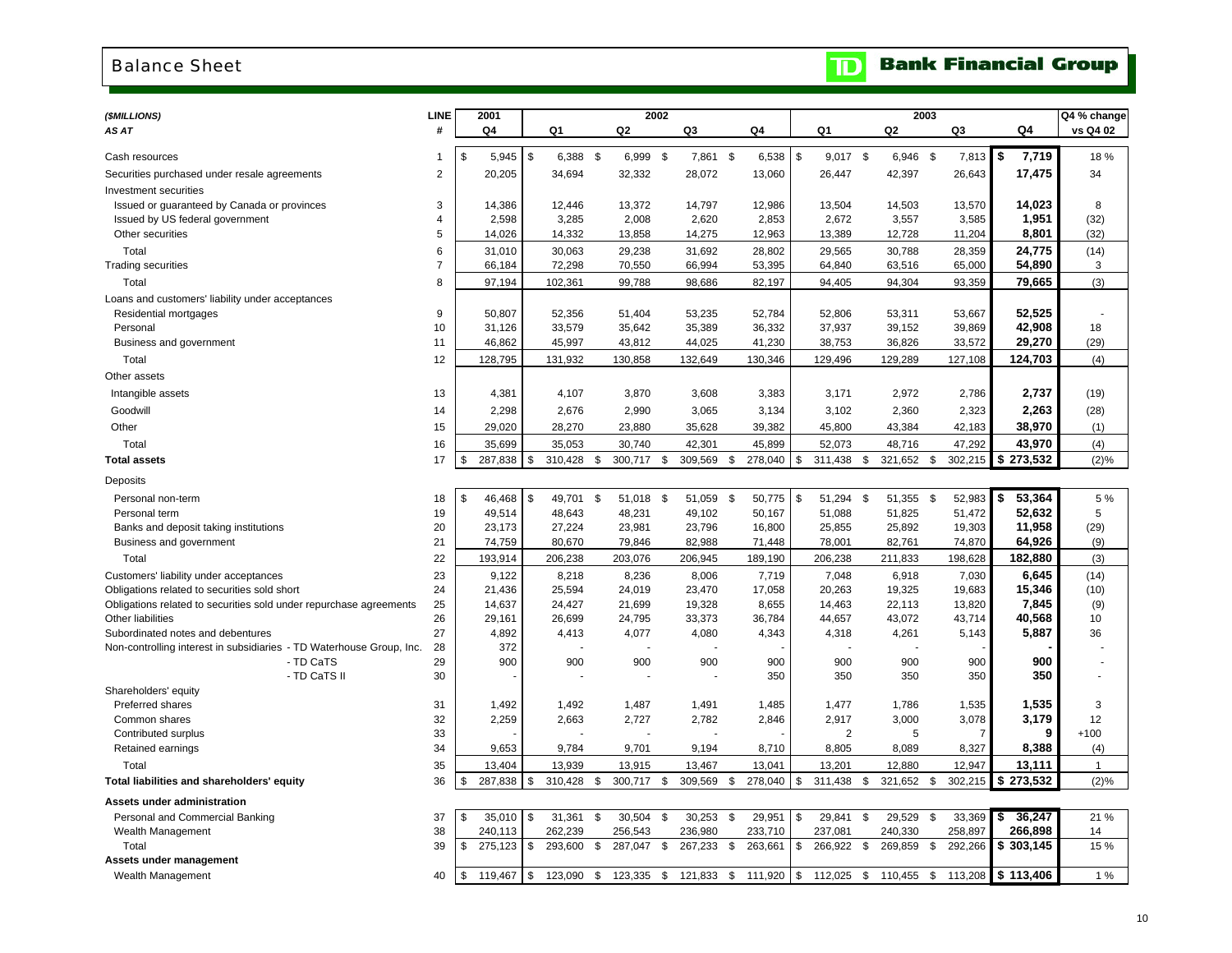<span id="page-12-0"></span>

|                                                                 |                  |                                                   |                      | Adjustments to determine GAAP earnings |                                |                                           |                  |                                            |                                      | Adjustments to determine GAAP earnings |                         |                                           |                         |       |
|-----------------------------------------------------------------|------------------|---------------------------------------------------|----------------------|----------------------------------------|--------------------------------|-------------------------------------------|------------------|--------------------------------------------|--------------------------------------|----------------------------------------|-------------------------|-------------------------------------------|-------------------------|-------|
| (\$MILLIONS)                                                    | <b>LINE</b><br># | Operating<br><b>Cash Basis</b><br><b>Earnings</b> | Special<br>Items $1$ | <b>Cash Basis</b><br>Earnings          | <b>Taxable</b><br><b>Basis</b> | Equivalent Amortization<br>of Intangibles | GAAP<br>Earnings | Operating<br><b>Cash Basis</b><br>Earnings | <b>Special</b><br>Items <sup>1</sup> | <b>Cash Basis</b><br>Earnings          | Taxable<br><b>Basis</b> | Equivalent Amortization<br>of Intangibles | <b>GAAP</b><br>Earnings |       |
| Net interest income                                             | -1               | $1,441$ \$<br>\$                                  |                      | $1,441$ \$<br>\$                       | $(62)$ \$                      |                                           | \$<br>1,379      | $5,846$ \$<br>\$                           |                                      | $5,846$ \$<br>\$                       | $(230)$ \$              |                                           | \$                      | 5,616 |
| Provision for credit losses                                     | 2                | (83)                                              |                      | (83)                                   |                                |                                           | (83)             | 186                                        |                                      | 186                                    |                         |                                           |                         | 186   |
| Other income                                                    | 3                | 1,094                                             |                      | 1,094                                  |                                |                                           | 1,094            | 4,424                                      |                                      | 4,424                                  |                         |                                           |                         | 4,424 |
| Net interest and other income                                   | $\overline{4}$   | 2,618                                             |                      | 2,618                                  | (62)                           |                                           | 2,556            | 10,084                                     |                                      | 10,084                                 | (230)                   |                                           |                         | 9,854 |
| Non-interest expenses                                           | 5                | 1,785                                             |                      | 1,785                                  |                                | 175                                       | 1,960            | 7,592                                      |                                      | 7,592                                  |                         | 772                                       |                         | 8,364 |
| Income (loss) before provision<br>for (benefit of) income taxes | 6                | 833                                               |                      | 833                                    | (62)                           | (175)                                     | 596              | 2,492                                      |                                      | 2,492                                  | (230)                   | (772)                                     |                         | 1,490 |
| Provision for (benefit of) income<br>taxes                      | $\overline{7}$   | 197                                               |                      | 197                                    | (62)                           | (63)                                      | 72               | 833                                        |                                      | 833                                    | (230)                   | (281)                                     |                         | 322   |
| Income (loss) before non-<br>controlling interest               | 8                | 636                                               |                      | 636                                    | $\overline{\phantom{a}}$       | (112)                                     | 524              | 1,659                                      |                                      | 1,659                                  |                         | (491)                                     |                         | 1,168 |
| Non-controlling interest                                        | 9                | 23                                                |                      | 23                                     |                                |                                           | 23               | 92                                         |                                      | 92                                     |                         |                                           |                         | 92    |
| Net income (loss)                                               | 10               | 613 \$<br>\$                                      |                      | \$<br>613                              | \$<br>$\sim$                   | \$<br>(112)                               | \$<br>501        | \$<br>1,567                                | \$                                   | 1,567<br>\$                            | \$                      | $-5$<br>(491)                             | \$                      | 1,076 |
| Preferred dividends                                             | 11               | 21                                                |                      | 21                                     |                                |                                           | 21               | 87                                         |                                      | 87                                     |                         |                                           |                         | 87    |
| Net income (loss) applicable to<br>common shares                | 12               | 592<br>\$                                         | \$                   | \$<br>592                              | \$<br>$\sim$                   | $(112)$ \$<br>\$                          | 480              | 1,480<br>\$                                | \$                                   | \$<br>1,480                            | \$<br>$\sim$            | \$<br>(491)                               | \$                      | 989   |
| Diluted earnings (loss) per<br>share                            | 13               | \$<br>$0.90$ \$                                   |                      | $-1$ \$<br>$0.90$ \$                   |                                |                                           | 0.73             | \$<br>$2.26$ \$                            | - 1                                  | \$                                     |                         |                                           | \$                      | 1.51  |

**Q4, 2003 Full Year 2003**

<sup>1</sup> There were no special items in 2003.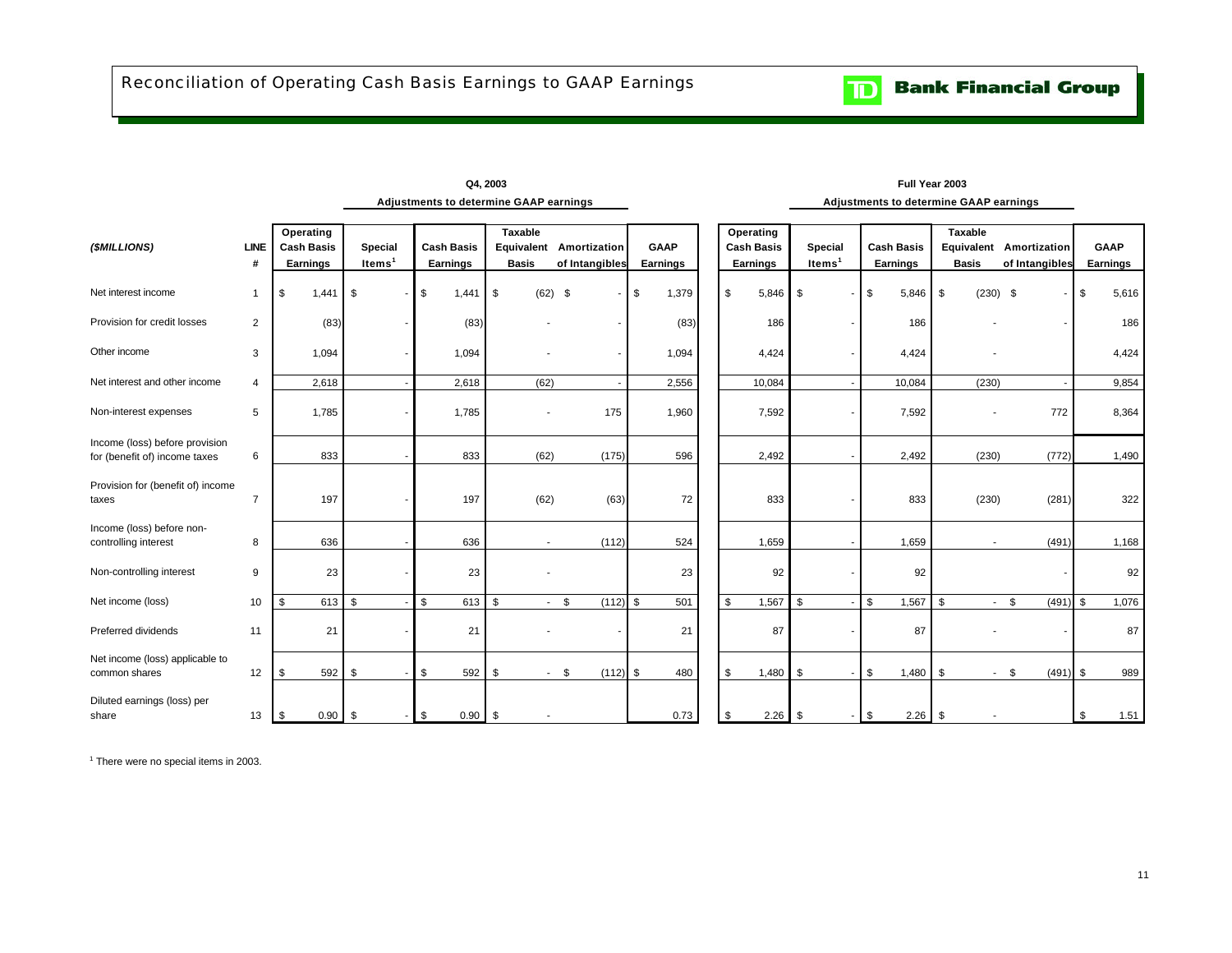## <span id="page-13-0"></span>Net Interest Income and Margin

**Bank Financial Group** 

| (\$MILLIONS)                                                                         | LINE           | 2001        |             |             | 2002        |             |                     |                     | 2003        |                     | Q4 % change  |             | <b>Full Year</b> |
|--------------------------------------------------------------------------------------|----------------|-------------|-------------|-------------|-------------|-------------|---------------------|---------------------|-------------|---------------------|--------------|-------------|------------------|
| <b>FOR THE PERIOD ENDED</b>                                                          | #              | Q4          | Q1          | Q2          | Q3          | Q4          | Q1                  | Q2                  | Q3          | Q4                  | vs Q4 02     | 2002        | 2003             |
|                                                                                      |                |             |             |             |             |             |                     |                     |             |                     |              |             |                  |
| Interest income                                                                      |                |             |             |             |             |             |                     |                     |             |                     |              |             |                  |
| Loans                                                                                | -1             | \$<br>2,366 | 2,141<br>\$ | 1,651<br>\$ | 2,006<br>\$ | 1,998<br>\$ | \$<br>1,934         | 1,897<br>\$         | \$<br>1,962 | 1,749<br>\$         | (12)%        | \$<br>7,796 | \$<br>7,542      |
| Securities                                                                           | 2              | 1,102       | 841         | 1,064       | 892         | 881         | 849                 | 941                 | 819         | 839                 | (5)          | 3,678       | 3,448            |
| Deposits with banks                                                                  | 3              | 36          | 28          | 20          | 43          | 41          | 46                  | 36                  | 59          | 71                  | 73           | 132         | 212              |
| Total interest income                                                                | 4              | 3,504       | 3,010       | 2,735       | 2,941       | 2,920       | 2,829               | 2,874               | 2,840       | 2,659               | (9)          | 11,606      | 11,202           |
| <b>Interest expense</b>                                                              |                |             |             |             |             |             |                     |                     |             |                     |              |             |                  |
| Deposits                                                                             | 5              | 1,706       | 1,295       | 1,083       | 1,187       | 1,189       | 1,133               | 1,055               | 1,052       | 962                 | (19)         | 4,754       | 4,202            |
| Subordinated notes and debentures                                                    | 6              | 69          | 52          | 43          | 50          | 56          | 55                  | 51                  | 59          | 94                  | 68           | 201         | 259              |
| Other                                                                                | $\overline{7}$ | 467         | 463         | 301         | 300         | 287         | 251                 | 323                 | 327         | 224                 | (22)         | 1,351       | 1,125            |
| Total interest expense                                                               | 8              | 2,242       | 1,810       | 1,427       | 1,537       | 1,532       | 1,439               | 1,429               | 1,438       | 1,280               | (16)         | 6,306       | 5,586            |
| Net interest income                                                                  | 9              | 1,262       | 1,200       | 1,308       | 1,404       | 1,388       | 1,390               | 1,445               | 1,402       | 1,379               | (1)          | 5,300       | 5,616            |
| <b>TEB</b>                                                                           | 10             | 79          | 61          | 60          | 48          | 53          | 54                  | 56                  | 58          | 62                  | 17           | 222         | 230              |
| Net interest income (TEB)                                                            | 11             | \$<br>1,341 | 1,261<br>\$ | 1,368<br>\$ | 1,452<br>\$ | \$<br>1,441 | \$<br>1,444         | \$<br>1,501         | 1,460<br>\$ | 1,441<br>\$         | $-$ %        | 5,522<br>\$ | 5,846<br>\$      |
| Average total assets                                                                 | 12             | \$301,048   | \$305,791   | \$300,884   | \$299,732   | \$304,522   | \$302,985           | \$315,707           | \$317,113   | \$294,588           | (3)%         | \$302,747   | \$307,532        |
| Average earning assets                                                               | 13             | \$251,379   | \$259,058   | \$260,801   | \$256,568   | \$249,953   | \$248,151           | \$258,767           | \$258,725   | $\frac{1}{241,810}$ | (3)%         | \$256,560   | \$251,807        |
| Net interest margin (TEB) as a % of average earning assets                           | 14             | 2.12%       | 1.93%       | 2.15%       | 2.25 %      | 2.29 %      | 2.31 %              | 2.38%               | 2.24%       | 2.36 %              | $.07$ pts    | 2.15 %      | 2.32 %           |
| Impact on NII from impaired loans<br>Reduction/(increase) in NII from impaired loans |                |             |             |             |             |             |                     |                     |             |                     |              |             |                  |
| Gross                                                                                | 15             | \$<br>35    | 23<br>\$    | 32<br>\$    | \$<br>28    | 32<br>\$    | \$<br>33            | $\sqrt[6]{3}$<br>30 | 30<br>\$    | \$<br>18            | (44)%        | \$<br>115   | \$<br>111        |
| Recoveries                                                                           | 16             | (5)         | (4)         | (5)         | (6)         | (5)         | (3)                 | (3)                 | (2)         | (3)                 | (40)         | (20)        | (11)             |
| Net reduction/(increase)                                                             | 17             | \$<br>30    | 19<br>\$    | 27<br>\$    | \$<br>22    | \$<br>27    | $\sqrt[6]{2}$<br>30 | \$<br>27            | 28<br>\$    | 15<br>\$            | (44)%        | \$<br>95    | \$<br>100        |
| Effective tax rate (TEB) - Operating cash basis <sup>1</sup>                         | 18             | 23.3%       | 29.7%       | 28.9%       | 39.5%       | 73.3 %      | 33.5%               | $+100%$             | 28.3%       | 23.6%               | $(49.7)$ pts | 18.2%       | 33.4 %           |

<sup>1</sup> Operating cash basis results exclude the non-cash charges and special items which are summarized on page 4.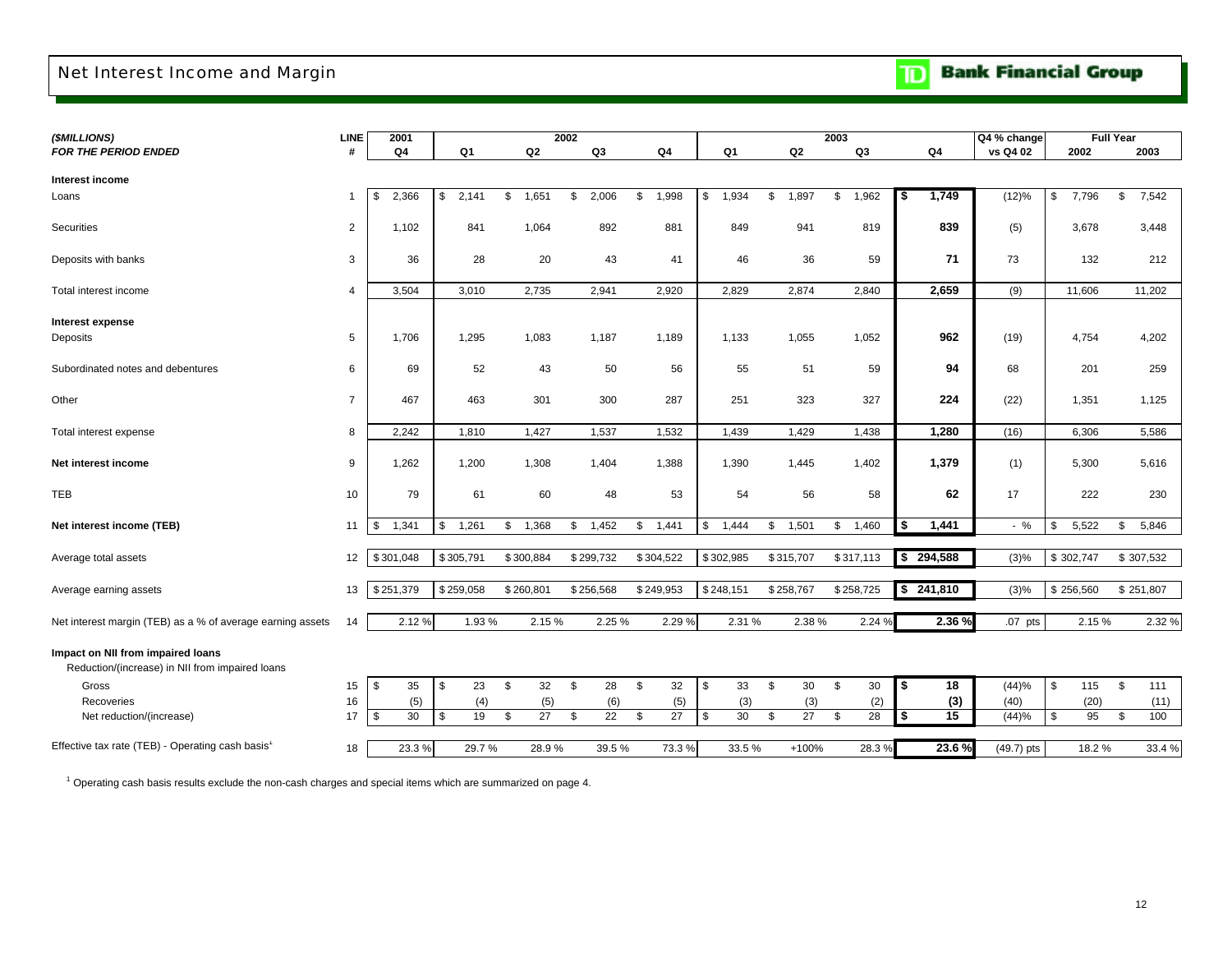## <span id="page-14-0"></span>Other Income and Trading Related Income (TEB)



## **Bank Financial Group**

| (\$MILLIONS)                                                       | <b>LINE</b>    | 2001<br>2002             |             |                |               |                | 2003                  |           |                | Q4 % change | <b>Full Year</b> |           |                          |
|--------------------------------------------------------------------|----------------|--------------------------|-------------|----------------|---------------|----------------|-----------------------|-----------|----------------|-------------|------------------|-----------|--------------------------|
| <b>FOR THE PERIOD ENDED</b>                                        | #              | Q4                       | Q1          | Q2             | Q3            | Q <sub>4</sub> | Q1                    | Q2        | Q <sub>3</sub> | Q4          | vs Q4 02         | 2002      | 2003                     |
| Other Income                                                       |                |                          |             |                |               |                |                       |           |                |             |                  |           |                          |
| TD Waterhouse fees and commissions                                 | 1              | \$<br>207                | \$<br>245   | -\$<br>240     | \$<br>228     | \$<br>209      | \$<br>232             | \$<br>202 | \$<br>253      | \$<br>270   | 29 %             | \$<br>922 | \$<br>957                |
| Full service brokerage and other securities services               | 2              | 148                      | 193         | 161            | 163           | 124            | 144                   | 160       | 199            | 164         | 32               | 641       | 667                      |
| Mutual fund management                                             | 3              | 128                      | 131         | 133            | 131           | 127            | 128                   | 120       | 127            | 133         | 5                | 522       | 508                      |
| Credit fees                                                        | 4              | 87                       | 121         | 116            | 100           | 78             | 118                   | 100       | 113            | 84          | 8                | 415       | 415                      |
| Net investment securities gains/(losses)                           | 5              | 137                      | 60          | (12)           | (8)           | (14)           | 5                     | (23)      | 18             | 23          | $+(100)$         | 26        | 23                       |
| Trading income                                                     | 6              | 121                      | 432         | 106            | (73)          | 64             | 130                   | 15        | (19)           | (22)        | $+(100)$         | 529       | 104                      |
| Service charges                                                    | $\overline{7}$ | 148                      | 145         | 143            | 151           | 157            | 155                   | 153       | 168            | 165         | 5                | 596       | 641                      |
| Loan securitizations                                               | 8              | 68                       | 56          | 46             | 63            | 53             | 47                    | 54        | 60             | 89          | 68               | 218       | 250                      |
| Card services                                                      | 9              | 60                       | 62          | 57             | 64            | 66             | 66                    | 65        | 74             | 47          | (29)             | 249       | 252                      |
| Insurance revenue (net of claims)                                  | 10             | 80                       | 84          | 96             | 95            | 100            | 92                    | 97        | 112            | 119         | 19               | 375       | 420                      |
| <b>Trust fees</b>                                                  | 11             | 15                       | 18          | 22             | 18            | 18             | 17                    | 19        | 19             | 15          | (17)             | 76        | 70                       |
| Gain on sale of mutual fund record keeping<br>and custody business | 12             | $\overline{\phantom{a}}$ | 18          |                | 22            |                |                       |           |                |             | $\blacksquare$   | 40        | $\overline{\phantom{a}}$ |
| Writedown of Investment in JVs                                     | 13             | $\overline{\phantom{a}}$ |             |                |               |                |                       | (39)      |                |             | $\overline{a}$   |           | (39)                     |
| Foreign exchange - non-trading                                     | 14             | 32                       | 29          | 27             | 29            | 25             | 25                    | 28        | 26             | (31)        | $+(100)$         | 110       | 48                       |
| Losses on derivatives and loan sales not booked<br>to sectoral     | 15             |                          |             |                |               |                | (50)                  | (31)      | (13)           | (19)        | $+(100)$         |           | (113)                    |
| Other services                                                     | 16             | 57                       | 54          | 54             | 55            | 47             | 60                    | 48        | 56             | 57          | 22               | 210       | 221                      |
| Total other income - page 3 (line 19)                              | 17             | 1,288<br>\$              | \$<br>1,648 | 1,189<br>\$    | \$1,038       | \$<br>1,054    | \$<br>$1,169$ \$      | 968       | \$<br>1,193    | \$1,094     | 4 %              | \$4,929   | 4,424<br>\$              |
| Trading related income (TEB) <sup>1</sup>                          |                |                          |             |                |               |                |                       |           |                |             |                  |           |                          |
| Interest rate and credit portfolios                                | 18             | \$<br>141                | \$<br>383   | - \$<br>177 \$ | 60            | \$<br>126      | \$<br>178<br><b>S</b> | 186       | \$<br>127      | \$<br>89    | (29)%            | \$<br>746 | \$<br>580                |
| Foreign exchange portfolios                                        | 19             | 65                       | 60          | 50             | 61            | 46             | 65                    | 65        | 57             | 61          | 33               | 217       | 248                      |
| Equity and other portfolios                                        | 20             | 163                      | 58          | 77             | 97            | 158            | 131                   | 83        | 20             | 96          | (39)             | 390       | 330                      |
| Total trading related income                                       | 21             | 369<br>\$                | \$<br>501   | \$<br>304      | 218 \$<br>-\$ | 330            | \$<br>374             | \$<br>334 | 204<br>\$      | \$<br>246   | (25)%            | \$1,353   | \$<br>1,158              |

<sup>1</sup> Includes trading-related income reported in net interest on page 12, line 11 and in other income (line 6 above). Trading-related income (TEB) includes TEB adjustments in respect of certain transactions which are not included in total bank TEB revenues but are included in the wholesale banking segment revenues.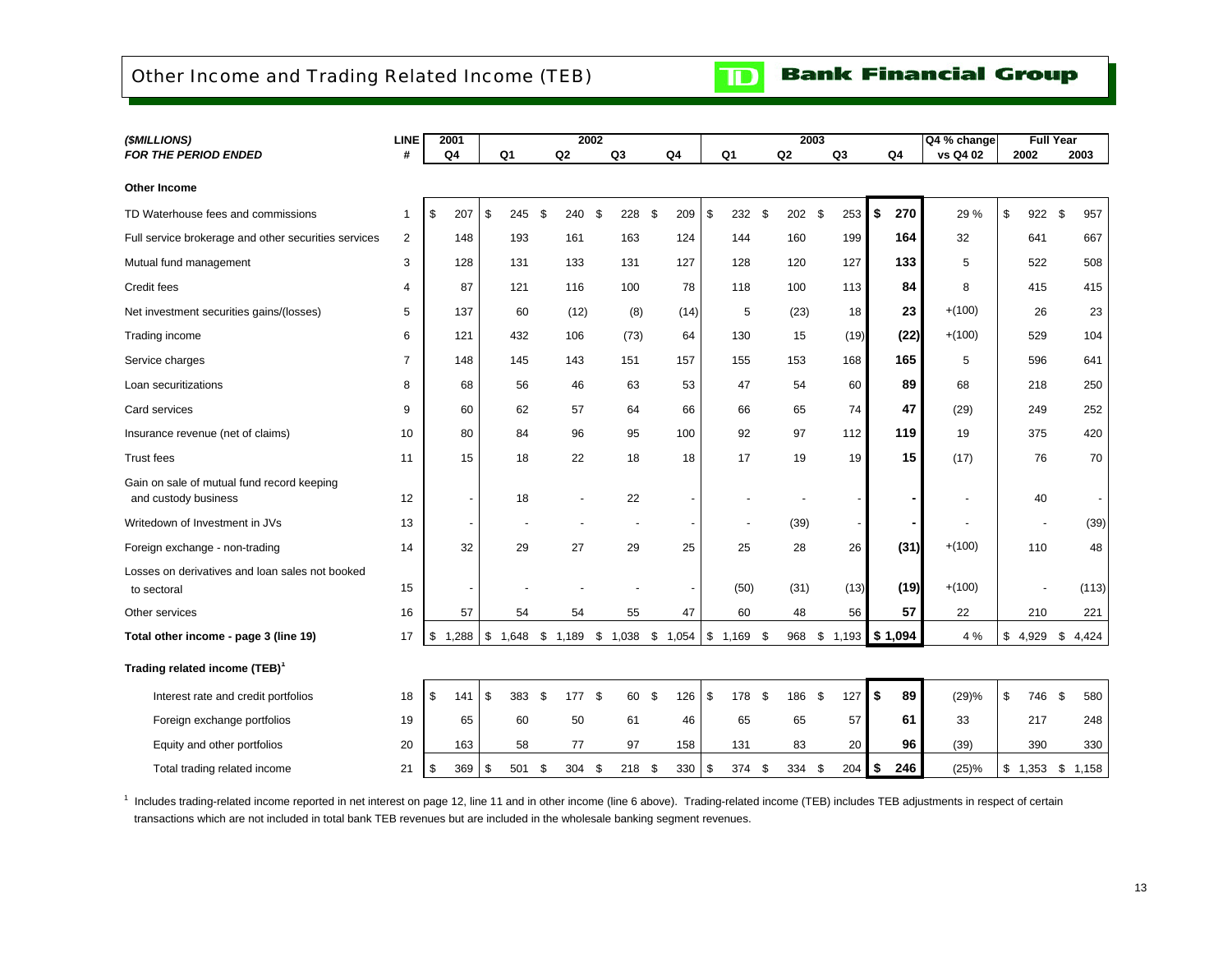## <span id="page-15-0"></span>Non-Interest Expenses



| (\$MILLIONS)                                            | <b>LINE</b>              | 2001                 |                |     |                                                       | 2002 |          |              |            |                | 2003  |                |           |                        | Q4 % change    |           | <b>Full Year</b> |        |
|---------------------------------------------------------|--------------------------|----------------------|----------------|-----|-------------------------------------------------------|------|----------|--------------|------------|----------------|-------|----------------|-----------|------------------------|----------------|-----------|------------------|--------|
| FOR THE PERIOD ENDED                                    | #                        | Q <sub>4</sub>       | Q <sub>1</sub> |     | Q2                                                    |      | Q3       | Q4           |            | Q1             | Q2    | Q <sub>3</sub> |           | Q <sub>4</sub>         | vs Q4 02       | 2002      |                  | 2003   |
| Salaries and employee benefits                          |                          |                      |                |     |                                                       |      |          |              |            |                |       |                |           |                        |                |           |                  |        |
| <b>Salaries</b>                                         | -1                       | \$<br>564            | \$             | 556 | \$<br>552 \$                                          |      | 584 \$   | 581          | $\sqrt{3}$ | 595 \$         | 536   | \$             | 580       | \$<br>593              | 2 %            | \$2,273   | \$               | 2,304  |
| Incentive compensation                                  | 2                        | 250                  |                | 363 | 232                                                   |      | 173      | 107          |            | 251            | 241   |                | 254       | 240                    | $+100$         | 875       |                  | 986    |
| Pension and other employee benefits                     | 3                        | 73                   |                | 95  | 98                                                    |      | 111      | 114          |            | 119            | 116   |                | 125       | 108                    | (5)            | 418       |                  | 468    |
| Total                                                   | $\overline{\mathcal{A}}$ | 887                  | 1,014          |     | 882                                                   |      | 868      | 802          |            | 965            | 893   |                | 959       | 941                    | 17             | 3,566     |                  | 3,758  |
| Occupancy                                               |                          |                      |                |     |                                                       |      |          |              |            |                |       |                |           |                        |                |           |                  |        |
| Rent                                                    | 5                        | 81                   |                | 81  | 84                                                    |      | 84       | 81           |            | 87             | 86    |                | 90        | 98                     | 21             | 330       |                  | 361    |
| Depreciation                                            | 6                        | 39                   |                | 34  | 36                                                    |      | 37       | 41           |            | 35             | 36    |                | 35        | 37                     | (10)           | 148       |                  | 143    |
| Other                                                   | $\overline{7}$           | 23                   |                | 31  | 31                                                    |      | 33       | 32           |            | 30             | 31    |                | 53        | 38                     | 19             | 127       |                  | 152    |
| Total                                                   | 8                        | 143                  |                | 146 | 151                                                   |      | 154      | 154          |            | 152            | 153   |                | 178       | 173                    | 12             | 605       |                  | 656    |
| Equipment                                               |                          |                      |                |     |                                                       |      |          |              |            |                |       |                |           |                        |                |           |                  |        |
| Rent                                                    | 9                        | 47                   |                | 41  | 39                                                    |      | 47       | 43           |            | 46             | 51    |                | 39        | 49                     | 14             | 170       |                  | 185    |
| Depreciation                                            | 10                       | 41                   |                | 37  | 40                                                    |      | 44       | 43           |            | 39             | 38    |                | 44        | 54                     | 26             | 164       |                  | 175    |
| Other                                                   | 11                       | 85                   |                | 83  | 78                                                    |      | 81       | 85           |            | 82             | 67    |                | 67        | 74                     | (13)           | 327       |                  | 290    |
| Total                                                   | 12                       | 173                  |                | 161 | 157                                                   |      | 172      | 171          |            | 167            | 156   |                | 150       | 177                    | $\overline{4}$ | 661       |                  | 650    |
| General                                                 |                          |                      |                |     |                                                       |      |          |              |            |                |       |                |           |                        |                |           |                  |        |
| Marketing and business development                      | 13                       | 100                  |                | 88  | 114                                                   |      | 97       | 89           |            | 97             | 96    |                | 77        | 78                     | (12)           | 388       |                  | 348    |
| Brokerage related fees                                  | 14                       | 54                   |                | 61  | 56                                                    |      | 57       | 50           |            | 58             | 55    |                | 59        | 57                     | 14             | 224       |                  | 229    |
| Professional and advisory services                      | 15                       | 105                  |                | 90  | 87                                                    |      | 84       | 105          |            | 75             | 87    |                | 87        | 123                    | 17             | 366       |                  | 372    |
| Communications                                          | 16                       | 50                   |                | 52  | 58                                                    |      | 59       | 56           |            | 54             | 51    |                | 51        | 52                     | (7)            | 225       |                  | 208    |
| Capital and business taxes                              | 17                       | 27                   |                | 24  | 22                                                    |      | 32       | 29           |            | 29             | 32    |                | 38        | 34                     | 17             | 107       |                  | 133    |
| Postage                                                 | 18                       | 30                   |                | 20  | 31                                                    |      | 23       | 22           |            | 22             | 25    |                | 21        | 23                     | 5              | 96        |                  | 91     |
| Travel and relocation                                   | 19                       | 17                   |                | 15  | 15                                                    |      | 18       | 20           |            | 14             | 15    |                | 13        | 16                     | (20)           | 68        |                  | 58     |
| Restructuring costs                                     | 20                       | 130                  |                |     |                                                       |      |          |              |            | $\blacksquare$ | 87    |                | 5         |                        |                |           |                  | 92     |
| Goodwill impairment                                     | 21                       |                      |                |     |                                                       |      |          |              |            |                | 624   |                |           |                        |                |           |                  | 624    |
| Other                                                   | 22                       | 149                  |                | 120 | 114                                                   |      | 77       | 137          |            | 112            | 91    |                | 59        | 111                    | (19)           | 448       |                  | 373    |
| Total                                                   | 23                       | 662                  |                | 470 | 497                                                   |      | 447      | 508          |            | 461            | 1,163 |                | 410       | 494                    | (3)            | 1,922     |                  | 2,528  |
| Total expenses excluding non-cash goodwill / intangible |                          |                      |                |     |                                                       |      |          |              |            |                |       |                |           |                        |                |           |                  |        |
| amortization                                            | 24                       | \$<br>1,865 \$ 1,791 |                |     | $$1,687$ $$1,641$ $$1,635$ $$1,745$ $$2,365$ $$1,697$ |      |          |              |            |                |       |                |           | $\frac{1}{2}$ \$ 1,785 | 9%             | \$6,754   | \$               | 7,592  |
| <b>Memo Items</b>                                       |                          |                      |                |     |                                                       |      |          |              |            |                |       |                |           |                        |                |           |                  |        |
| Non-cash goodwill / intangible amortization             | 25                       | \$<br>344            | \$             | 274 | - \$<br>$257$ \$                                      |      | $241$ \$ | 226          | $\sqrt{3}$ | $212$ \$       | 199   | \$             | 186       | -\$<br>175             | (23)%          | \$<br>998 | \$               | 772    |
| Less tax effect - at normal rates                       | 26                       | 123                  |                | 110 | 97                                                    |      | 92       | 86           |            | 79             | 72    |                | 67        | 63                     | (27)           | 385       |                  | 281    |
| - resulting from tax rate changes                       | 27                       | $\overline{1}$       |                |     |                                                       |      | (5)      | (16)         |            |                |       |                |           |                        | (100)          | (21)      |                  | $\sim$ |
| Non-cash goodwill / intangible amortization, net of tax | 28                       | \$<br>220            | \$             | 164 | \$<br>160                                             | \$   | 154      | \$<br>156 \$ |            | 133 \$         | 127   | \$             | $119$ $$$ | 112                    | (28)%          | \$<br>634 | \$               | 491    |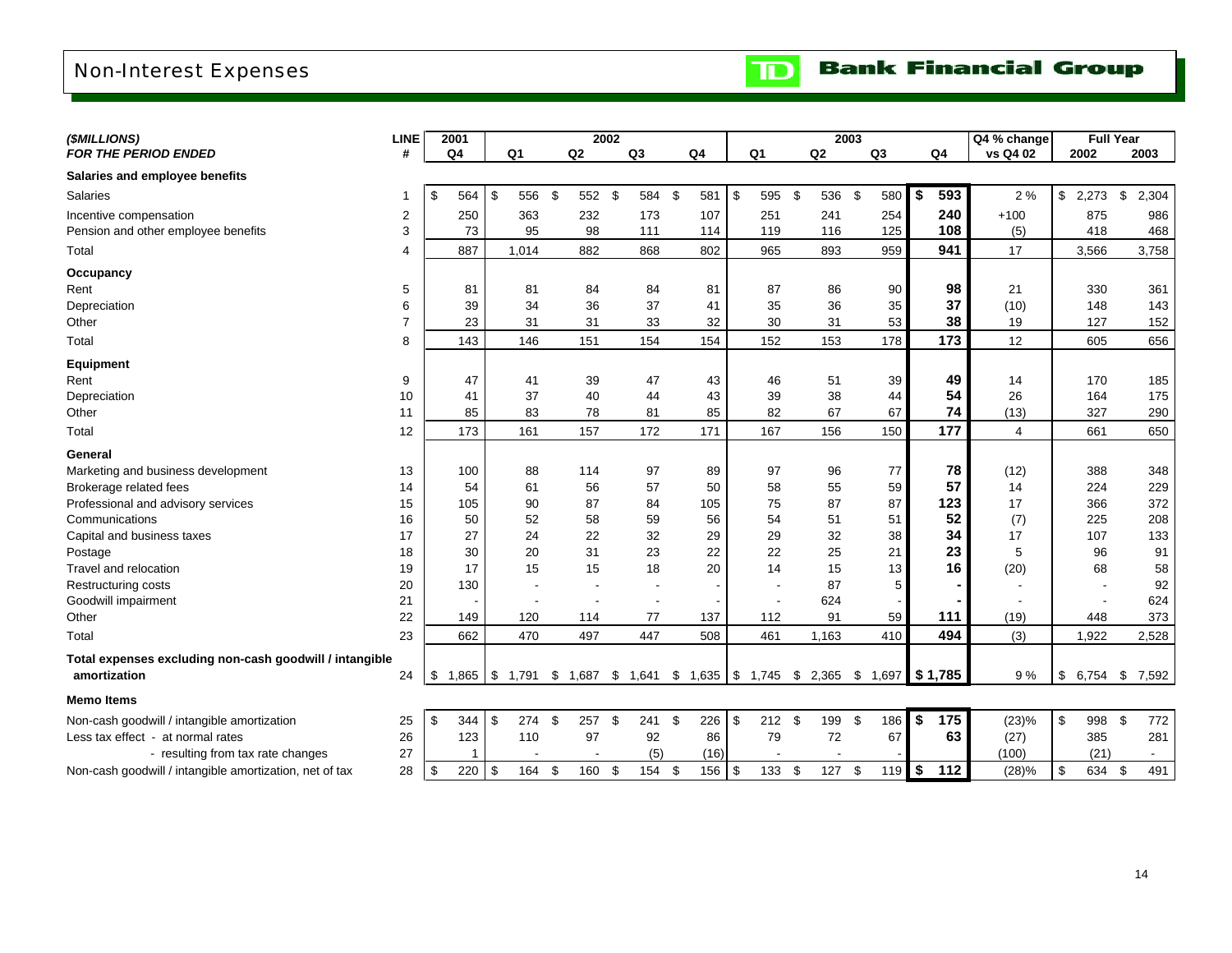

<span id="page-16-0"></span>

| (\$MILLIONS)                                                     | <b>LINE</b>    | 2001          |      |              | 2002           |      |                |             |                          |                    | 2003 |       |             | Q4 % change |
|------------------------------------------------------------------|----------------|---------------|------|--------------|----------------|------|----------------|-------------|--------------------------|--------------------|------|-------|-------------|-------------|
| AS AT                                                            | #              | Q4            |      | Q1           | Q <sub>2</sub> |      | Q <sub>3</sub> | Q4          | Q1                       | Q2                 |      | Q3    | Q4          | vs Q4 02    |
|                                                                  |                |               |      |              |                |      |                |             |                          |                    |      |       |             |             |
| Equity securities - surplus (deficit) over book                  |                |               |      |              |                |      |                |             |                          |                    |      |       |             |             |
| Debt                                                             |                | \$<br>40      | \$   | 64           | \$<br>43       | \$   | 47             | \$<br>99    | \$<br>(6)                | \$<br>$\mathbf{1}$ | \$   | 12    | \$          | (100)%      |
| Common & equivalents                                             | 2              | 329           |      | 362          | 418            |      | 194            | 124         | 136                      | 194                |      | 274   | 329         | $+100$      |
| <b>Preferred shares</b>                                          | 3              | 1             |      | 11           | (6)            |      | (8)            | 5           | 28                       | 48                 |      | 68    | 100         | $+100$      |
| Total                                                            | 4              | \$<br>370     | \$   | 437          | \$<br>455      | \$   | 233            | \$<br>228   | \$<br>158                | \$<br>243          | \$   | 354   | \$<br>429   | 88%         |
| Identifiable intangible assets                                   |                |               |      |              |                |      |                |             |                          |                    |      |       |             |             |
| Opening balance                                                  | 5              | \$<br>4,674   | \$   | 4,381        | \$<br>4,107    | \$   | 3,870          | \$<br>3,608 | \$<br>3,383              | \$<br>3,171        | \$   | 2,972 | \$<br>2,786 | (23)%       |
| Arising during quarter                                           | 6              |               |      |              | 20             |      | (21)           | -1          |                          |                    |      |       | 126         | $+100$      |
| Amortized in quarter                                             | $\overline{7}$ | (293)         |      | (274)        | (257)          |      | (241)          | (226)       | (212)                    | (199)              |      | (186) | (175)       | (23)        |
| <b>Closing balance</b>                                           | 8              | \$<br>4.381   | \$   | 4.107        | \$<br>3,870    | \$   | 3,608          | \$<br>3,383 | \$<br>3,171              | \$<br>2,972        | \$   | 2.786 | \$2,737     | (19)%       |
| Future tax liability on intangible assets                        |                |               |      |              |                |      |                |             |                          |                    |      |       |             |             |
| Opening balance                                                  | 9              | \$<br>(1,607) | \$   | $(1,486)$ \$ | $(1,376)$ \$   |      | $(1,279)$ \$   | (1, 192)    | \$<br>(1, 122)           | \$<br>$(1,043)$ \$ |      | (971) | \$<br>(904) | (24)%       |
| Arising during quarter - changes in tax rates                    | 10             |               |      |              |                |      | (5)            | (16)        |                          |                    |      |       |             | (100)       |
| Recognized in quarter                                            | 11             | 121           |      | 110          | 97             |      | 92             | 86          | 79                       | 72                 |      | 67    | 64          | (26)        |
| <b>Closing balance</b>                                           | 12             | \$<br>(1,486) | l \$ | $(1,376)$ \$ | (1, 279)       | \$   | $(1, 192)$ \$  | (1, 122)    | \$<br>$(1,043)$ \$       | $(971)$ \$         |      | (904) | \$<br>(840) | (25)%       |
|                                                                  |                |               |      |              |                |      |                |             |                          |                    |      |       |             |             |
| <b>Net intangibles</b>                                           | 13             | \$<br>2,895   | \$   | 2,731        | \$<br>2,591    | \$   | 2,416          | \$<br>2,261 | \$<br>2,128              | \$<br>2,001        | \$   | 1,882 | \$1,897     | (16)%       |
| Goodwill                                                         |                |               |      |              |                |      |                |             |                          |                    |      |       |             |             |
| Opening balance                                                  | 14             | \$<br>2,308   | \$   | 2.298        | \$<br>2,676    | \$   | 2.990          | \$<br>3,065 | \$<br>3.134              | \$<br>3,102        | \$   | 2,360 | \$2,323     | (24)%       |
| Arising during quarter                                           | 15             |               |      | 384          | 325            |      | 44             | 96          |                          |                    |      |       |             | (100)       |
| Amortized in quarter                                             | 16             | (51)          |      |              |                |      |                |             |                          |                    |      |       |             |             |
| Impairment                                                       | 17             |               |      |              |                |      |                |             |                          | (624)              |      |       |             |             |
| Foreign exchange and other adjustments                           | 18             | 41            |      | (6)          | (11)           |      | 31             | (27)        | (32)                     | (118)              |      | (37)  | (60)        | $+100$      |
| <b>Closing balance</b>                                           | 19             | \$<br>2,298   | -\$  | 2,676        | \$<br>2,990    | \$   | 3,065          | \$<br>3,134 | \$<br>3,102              | \$<br>2,360        | \$   | 2,323 | \$2,263     | (28)%       |
|                                                                  |                |               |      |              |                |      |                |             |                          |                    |      |       |             |             |
| Total net intangibles and goodwill                               | 20             | \$<br>5,193   | \$   | 5,407        | \$<br>5,581    | \$   | 5,481          | \$<br>5,395 | \$<br>5,230              | \$<br>4,361        | \$   | 4,205 | \$4,160     | (23)%       |
| <b>Restructuring costs accrual</b>                               |                |               |      |              |                |      |                |             |                          |                    |      |       |             |             |
| Opening balance                                                  | 21             | \$<br>303     | \$   | 337          | \$<br>207      | - \$ | 137            | \$<br>81    | \$<br>36                 | \$<br>27           | \$   | 74    | \$<br>53    | (35)%       |
| Expensed during quarter                                          | 22             | 130           |      |              |                |      |                |             | $\overline{\phantom{a}}$ | 93                 |      | 5     |             |             |
| Amount utilized during quarter - Personal and Commercial Banking | 23             | (56)          |      | (32)         | (61)           |      | (40)           | (32)        | (6)                      | (5)                |      | (4)   | (13)        | (59)        |
| - TD Waterhouse                                                  | 24             | (39)          |      | (7)          | (4)            |      | (3)            | (1)         |                          |                    |      |       |             | (100)       |
| - TD Waterhouse International                                    | 25             |               |      |              |                |      | $\blacksquare$ |             | $\blacksquare$           | (13)               |      | (10)  | (2)         | $+(100)$    |
| - Wholesale Banking                                              | 26             | (1)           |      | (91)         | (5)            |      | (13)           | (12)        | (3)                      | (2)                |      | (3)   |             | (100)       |
| - Wholesale Bank Equity Options                                  | 27             |               |      |              |                |      |                |             |                          | (26)               |      | (9)   | (19)        | $+(100)$    |
| Closing balance                                                  | 28             | \$<br>337     | -\$  | 207          | \$<br>137 \$   |      | 81             | \$<br>36    | \$<br>27                 | \$<br>74           | \$   | 53    | \$<br>19    | (47)%       |

 $1$  Excludes debt security positions which are used as part of the Bank's Asset and Liability Management hedging activities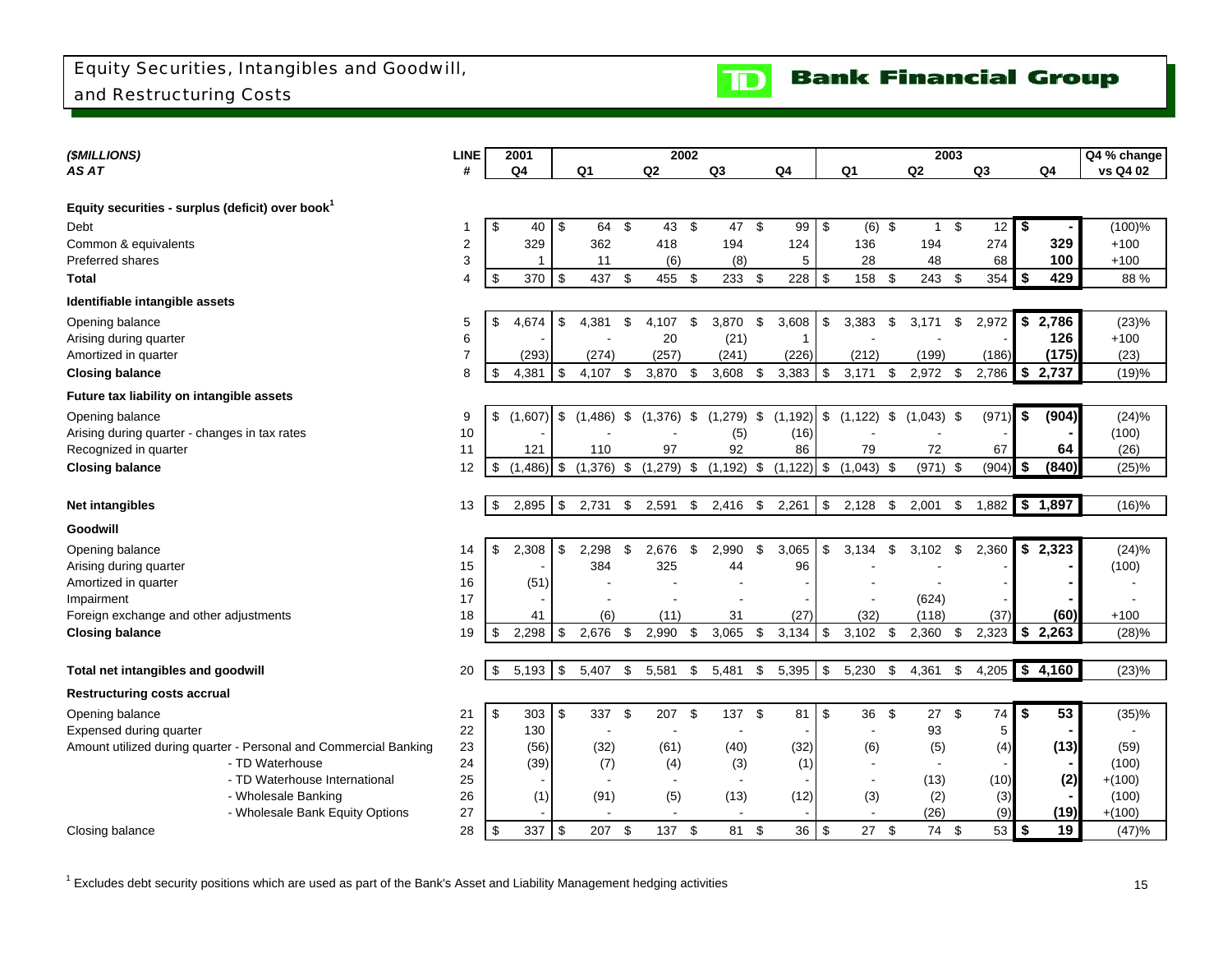### <span id="page-17-0"></span>Analysis of Change in Shareholders' Equity & Non-Controlling Interest

**TD** Bank Financial Group

| (SMILLIONS)                                      | LINE           | 2001           |                    |                          | 2002           |                  |                | 2003                   |                |                | Q4 % change | <b>Full Year</b>                         |             |
|--------------------------------------------------|----------------|----------------|--------------------|--------------------------|----------------|------------------|----------------|------------------------|----------------|----------------|-------------|------------------------------------------|-------------|
| <b>FOR THE PERIOD ENDED</b>                      |                | Q4             | Q <sub>1</sub>     | Q2                       | Q3             | Q <sub>4</sub>   | Q <sub>1</sub> | Q <sub>2</sub>         | Q <sub>3</sub> | Q <sub>4</sub> | vs Q4 02    | 2002                                     | 2003        |
| <b>Preferred shares</b>                          |                |                |                    |                          |                |                  |                |                        |                |                |             |                                          |             |
| Opening balance                                  | 1              | 1,479<br>\$    | $1,492$ \$<br>-9   | $1,492$ \$               | 1,487          | 1,491<br>- \$    | 1,485<br>l \$  | <b>S</b><br>$1,477$ \$ | 1,786          | 1,535<br>l \$  | 3 %         | $1,492$ \$<br>\$                         | 1,485       |
| Issued                                           | $\overline{2}$ |                |                    |                          |                |                  |                | 550                    |                |                |             |                                          | 550         |
| Redeemed                                         | 3              |                |                    |                          |                |                  |                | (226)                  | (251)          |                |             |                                          | (477)       |
| Translation on shares issued in foreign currency | 4              | 13             |                    | (5)                      | 4              | (6)              | (8)            | (15)                   |                |                | (100)       | (7)                                      | (23)        |
| Closing balance                                  | 5              | 1,492          | 1,492              | 1,487                    | 1,491          | 1,485            | 1.477          | 1,786                  | 1,535          | 1,535          | 3           | 1,485                                    | 1,535       |
| <b>Common shares</b>                             |                |                |                    |                          |                |                  |                |                        |                |                |             |                                          |             |
| Opening balance                                  | 6              | 2,257          | 2,259              | 2,663                    | 2.727          | 2,782            | 2.846          | 2,917                  | 3,000          | 3,078          | 11          | 2,259                                    | 2,846       |
| Issued - options                                 | $\overline{7}$ | $\overline{2}$ | $\overline{4}$     | 5                        | $\overline{2}$ | $\overline{2}$   | 8              | 13                     |                | 19             | $+100$      | 13                                       | 47          |
| Issued - cash                                    | 8              |                | 400                |                          |                |                  |                |                        |                |                |             | 400                                      |             |
| Issued - dividend reinvestment plan              | 9              |                |                    | 59                       | 53             | 62               | 63             | 70                     | 71             | 82             | 32          | 174                                      | 286         |
| Closing balance                                  | 10             | 2.259          | 2,663              | 2,727                    | 2,782          | 2,846            | 2,917          | 3,000                  | 3,078          | 3.179          | 12          | 2.846                                    | 3,179       |
| <b>Contributed surplus</b>                       |                |                |                    |                          |                |                  |                |                        |                |                |             |                                          |             |
| Opening balance                                  | 11             |                |                    |                          |                |                  |                | $\overline{2}$         | 5              |                | $+100$      |                                          |             |
| Stock option expense                             | 12             |                |                    |                          |                |                  | $\overline{2}$ | 3                      |                |                | $+100$      |                                          | 9           |
| Closing balance                                  | 13             |                | - 2                |                          |                |                  | $\overline{2}$ | 5                      | $\overline{7}$ | 9              | $+100$      |                                          | 9           |
| <b>Retained earnings</b>                         |                |                |                    |                          |                |                  |                |                        |                |                |             |                                          |             |
| Opening balance                                  | 14             | 9,489          | 9.653              | 9,784                    | 9.701          | 9,194            | 8.710          | 8.805                  | 8,089          | 8.327          | (9)         | 9.653                                    | 8.710       |
| Net income                                       | 15             | 227            | 378                | 156                      | (405)          | (196)            | 347            | (273)                  | 501            | 501            | $+(100)$    | (67)                                     | 1,076       |
| Dividends - common                               | 16             | (176)          | (179)              | (179)                    | (180)          | (180)            | (181)          | (181)                  | (183)          | (209)          | 16          | (718)                                    | (754)       |
| - preferred                                      | 17             | (19)           | (18)               | (18)                     | (17)           | (17)             | (18)           | (15)                   | (16)           | (15)           | (12)        | (70)                                     | (64)        |
| - preferred TD MIC                               | 18             | (5)            | (5)                | (6)                      | (6)            | (6)              | (5)            | (7)                    | (5)            | (6)            |             | (23)                                     | (23)        |
| Translation adjustments, net of tax              | 19             | 143            | (30)               | (21)                     | 102            | (83)             | (48)           | (234)                  | (56)           | (210)          | $+100$      | (32)                                     | (548)       |
| Share issue expenses, net of tax                 | 20             | (1)            | (7)                | $\overline{\phantom{a}}$ |                | (1)              |                | (6)                    |                |                | (100)       | (8)                                      | (6)         |
| Stock options settled in cash, tax effected      | 21             | (5)            | (8)                | (15)                     | (1)            | (1)              |                | ٠                      |                |                | (100)       | (25)                                     |             |
| Other                                            | 22             |                |                    |                          |                |                  |                |                        | (3)            |                |             |                                          | (3)         |
| Closing balance                                  | 23             | 9,653          | 9,784              | 9,701                    | 9,194          | 8,710            | 8,805          | 8,089                  | 8,327          | 8,388          | (4)         | 8,710                                    | 8,388       |
| <b>Total common equity</b>                       | 24             | 11,912         | 12,447             | 12,428                   | 11,976         | 11,556           | 11,724         | 11,094                 | 11,412         | 11,576         | $\sim$      | 11,556                                   | 11,576      |
| Total shareholders' equity                       | 25             | 13,404<br>\$   | 13,939<br>-S       | 13,915 \$<br>- \$        | 13,467         | 13,041<br>-S     | 13,201         | 12,880<br>- \$         | 12,947         | 13,111<br>-96  | 1%          | 13,041<br>$\mathbf{\hat{s}}$<br><b>S</b> | 13,111      |
| Non-controlling interest in subsidiaries         |                |                |                    |                          |                |                  |                |                        |                |                |             |                                          |             |
| Opening balance                                  | 26             | 1,261<br>\$.   | $1,272$ \$<br>l \$ | 900 \$                   | 900 \$         | 900S             | 1,250          | $1,250$ \$<br>-S       | 1,250          | 1,250<br>l \$  | 39 %        | $1,272$ \$                               | 1,250       |
| Arising from TD CaTS II issue                    | 27             |                |                    |                          |                | 350              |                |                        |                |                | (100)       | 350                                      |             |
| Arising during the period - TD Waterhouse        | 28             |                |                    |                          |                |                  |                |                        |                |                |             |                                          |             |
| Purchase of TD Waterhouse shares                 | 29             |                | (372)              |                          |                |                  |                |                        |                |                |             | (372)                                    |             |
| Foreign exchange adjustment                      | 30             | 11             |                    |                          |                |                  |                |                        |                |                |             |                                          |             |
| Closing balance                                  | 31             | 1,272<br>\$    | 900 \$<br>l \$     | 900 \$                   | 900            | $1,250$ \$<br>-S | 1,250          | 1,250<br>- \$<br>- \$  | 1,250          | 1,250          | $-$ %       | 1,250<br>- \$                            | 1,250       |
| <b>NUMBER OF COMMON SHARES</b>                   |                |                |                    |                          |                |                  |                |                        |                |                |             |                                          |             |
| Opening balance                                  | 32             | 628,317,509    | 628,451,159        | 639,609,058              | 641,379,237    | 643,228,956      | 645,399,134    | 647,920,791            | 651,074,675    | 653,364,651    |             | 628,451,159                              | 645,399,134 |
| Issued - options                                 | 33             | 133,650        | 198,999            | 357,328                  | 130,041        | 131,597          | 543,099        | 1,052,388              | 359,264        | 945,732        |             | 817.965                                  | 2,900,483   |
| Issued - cash                                    | 34             |                | 10,958,900         |                          |                |                  |                |                        |                |                |             | 10,958,900                               |             |
| Issued - dividend reinvestment plan              | 35             |                |                    | 1,412,851                | 1,719,678      | 2,038,581        | 1,978,558      | 2,101,496              | 1,930,712      | 1,950,181      |             | 5,171,110                                | 7,960,947   |
| Closing balance                                  | 36             | 628,451,159    | 639,609,058        | 641,379,237              | 643,228,956    | 645,399,134      | 647,920,791    | 651,074,675            | 653,364,65     | 656,260,564    |             | 645,399,134                              | 656,260,564 |
|                                                  |                |                |                    |                          |                |                  |                |                        |                |                |             |                                          |             |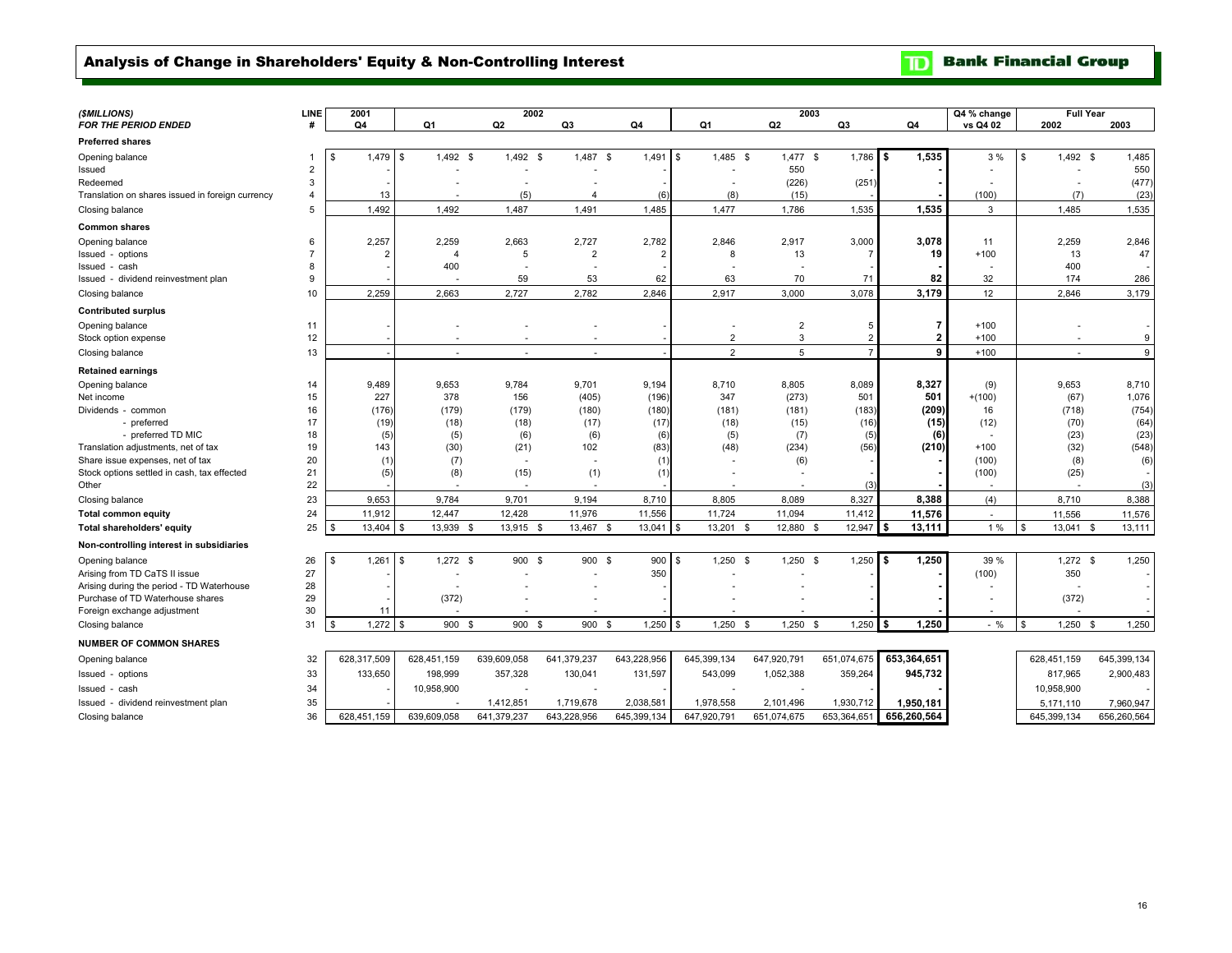## <span id="page-18-0"></span>Risk-Weighted Assets and Capital

**Bank Financial Group**  $\mathbf{D}$ 

| (\$MILLIONS)                                               | <b>LINE</b>    | 2001                     |          |            | 2002       |               |                |      |                |               | 2003 |                |               | Q4 % change |
|------------------------------------------------------------|----------------|--------------------------|----------|------------|------------|---------------|----------------|------|----------------|---------------|------|----------------|---------------|-------------|
| AS AT                                                      | #              | Q4                       |          | Q1         | Q2         | Q3            | Q <sub>4</sub> |      | Q <sub>1</sub> | Q2            |      | Q <sub>3</sub> | Q4            | vs Q4 02    |
| <b>Balance sheet assets</b>                                |                |                          |          |            |            |               |                |      |                |               |      |                |               |             |
| Cash resources                                             | -1             | \$<br>991                | \$       | $1,101$ \$ | $1,150$ \$ | $1,370$ \$    | $1,108$ \$     |      | $1,620$ \$     | $1,205$ \$    |      | 1,346          | \$<br>1,344   | 21 %        |
| <b>Securities</b>                                          | $\overline{2}$ | 6,946                    |          | 7,143      | 6,551      | 6,708         | 6,247          |      | 5,845          | 4,635         |      | 4,451          | 3,686         | (41)        |
| Loans                                                      | 3              | 66,838                   |          | 68,998     | 68,997     | 69,971        | 64,247         |      | 64,231         | 62,804        |      | 59,979         | 59,508        | (7)         |
| Customers' liability under acceptances                     | 4              | 8,246                    |          | 7,426      | 7,540      | 7,333         | 7,066          |      | 6,460          | 6,429         |      | 6,731          | 6,400         | (9)         |
| Other assets                                               | 5              | 6,342                    |          | 6,237      | 6,037      | 6,479         | 6,288          |      | 6,158          | 6,189         |      | 5,834          | 5,885         | (6)         |
| <b>Total balance sheet assets</b>                          | 6              | 89,363                   |          | 90,905     | 90,275     | 91,861        | 84,956         |      | 84,314         | 81,262        |      | 78,341         | 76,823        | (10)        |
| Off-balance sheet assets                                   |                |                          |          |            |            |               |                |      |                |               |      |                |               |             |
| Credit instruments                                         | $\overline{7}$ | 18,350                   |          | 17,755     | 16,164     | 15,404        | 14,559         |      | 14,200         | 13,151        |      | 12,407         | 10,937        | (25)        |
| Derivative financial instruments                           | 8              | 6,373                    |          | 5,816      | 5,211      | 6,567         | 6,259          |      | 6,554          | 6,104         |      | 5,853          | 5,987         | (4)         |
| <b>Total off-balance sheet assets</b>                      | 9              | 24,723                   |          | 23,571     | 21,375     | 21,971        | 20,818         |      | 20,754         | 19,255        |      | 18,260         | 16,924        | (19)        |
| Total risk-weighted asset equivalent - Credit risk         | 10             | 114,086                  |          | 114,476    | 111,650    | 113,832       | 105,774        |      | 105,068        | 100,517       |      | 96,601         | 93,747        | (11)        |
| Total risk-weighted asset equivalent - Market risk         | 11             | 13,032                   |          | 13,246     | 14,621     | 16,037        | 14,859         |      | 16,043         | 17,758        |      | 17,390         | 14,470        | (3)         |
| <b>Total risk-weighted assets</b>                          | 12             | \$<br>127,118            | \$       | 127,722 \$ | 126,271    | \$<br>129,869 | \$<br>120,633  | \$   | 121,111        | \$<br>118,275 | -\$  | 113,991        | \$<br>108,217 | $(10)\%$    |
| <b>CAPITAL</b><br>TIER <sub>1</sub>                        |                |                          |          |            |            |               |                |      |                |               |      |                |               |             |
| Common shareholders' equity                                | 13             | $\mathfrak{s}$<br>11,912 | <b>S</b> | 12,447 \$  | 12,428 \$  | 11,976 \$     | 11,556         | - \$ | 11,722 \$      | 11,089 \$     |      | 11,405         | \$<br>11,567  | $-$ %       |
| Qualifying preferred shares                                | 14             | 1,492                    |          | 1,492      | 1,487      | 1,491         | 1,328          |      | 1,375          | 1,394         |      | 1,525          | 1,535         | 16          |
| Contributed surplus                                        | 15             |                          |          |            |            |               |                |      | $\overline{2}$ | 5             |      | $\overline{7}$ | 9             | $+100$      |
| Non-controlling interest in subsidiaries                   |                |                          |          |            |            |               |                |      |                |               |      |                |               |             |
| - TD Waterhouse Group, Inc.                                | 16             | 372                      |          |            |            |               |                |      |                |               |      |                |               |             |
| - TD CaTS                                                  | 17             | 900                      |          | 900        | 900        | 900           | 1,119          |      | 1,188          | 1,216         |      | 1,250          | 1,250         | 12          |
| Less: goodwill and intangible assets in excess of 5% limit | 18             | (4,041)                  |          | (4, 246)   | (4, 423)   | (4, 345)      | (4, 213)       |      | (4,033)        | (3,264)       |      | (3,089)        | (3,035)       | (28)        |
| Total Tier 1 capital                                       | 19             | 10,635                   |          | 10,593     | 10,392     | 10,022        | 9,790          |      | 10,254         | 10,440        |      | 11,098         | 11,326        | 16          |
| TIER <sub>2</sub>                                          |                |                          |          |            |            |               |                |      |                |               |      |                |               |             |
| Subordinated notes and debentures                          | 20             | 4,892                    |          | 4,413      | 4,077      | 4,080         | 4,343          |      | 4,318          | 4,261         |      | 5,143          | 5,887         | 36          |
| Qualifying preferred shares                                | 21             |                          |          |            |            |               | 157            |      | 102            | 392           |      | 10             |               | (100)       |
| Less: amortization of subordinated notes and debentures    | 22             | (545)                    |          | (574)      | (566)      | (561)         | (357)          |      | (381)          | (373)         |      | (370)          | (241)         | (32)        |
| General allowance for credit losses included in capital    | 23             | 1,112                    |          | 1,118      | 1,105      | 1,136         | 1,056          |      | 1,060          | 1,034         |      | 997            | 947           | (10)        |
| Total Tier 2 capital                                       | 24             | 5,459                    |          | 4,957      | 4,616      | 4,655         | 5,199          |      | 5,099          | 5,314         |      | 5,780          | 6,593         | 27          |
| Investment in unconsolidated subsidiaries/                 |                |                          |          |            |            |               |                |      |                |               |      |                |               |             |
| substantial investments                                    | 25             | (697)                    |          | (703)      | (719)      | (723)         | (870)          |      | (915)          | (944)         |      | (900)          | (919)         | 6           |
| First loss protection                                      | 26             | (288)                    |          | (204)      | (197)      | (180)         | (159)          |      | (154)          | (182)         |      | (152)          | (145)         | (9)         |
| <b>Total capital</b>                                       | 27             | 15,109<br>\$             | \$       | 14,643 \$  | 14,092 \$  | 13,774 \$     | 13,960         | \$   | 14,284 \$      | 14,628 \$     |      | 15,826         | \$<br>16,855  | 21 %        |
| <b>Capital ratios</b>                                      |                |                          |          |            |            |               |                |      |                |               |      |                |               |             |
| Tier 1 capital                                             | 28             | 8.4%                     |          | 8.3%       | 8.2%       | 7.7%          | 8.1%           |      | 8.5%           | 8.8%          |      | 9.7%           | 10.5%         | $2.4$ pts   |
| Total capital                                              | 29             | 11.9                     |          | 11.5       | 11.2       | 10.6          | 11.6           |      | 11.8           | 12.4          |      | 13.9           | 15.6          | $4.0$ pts   |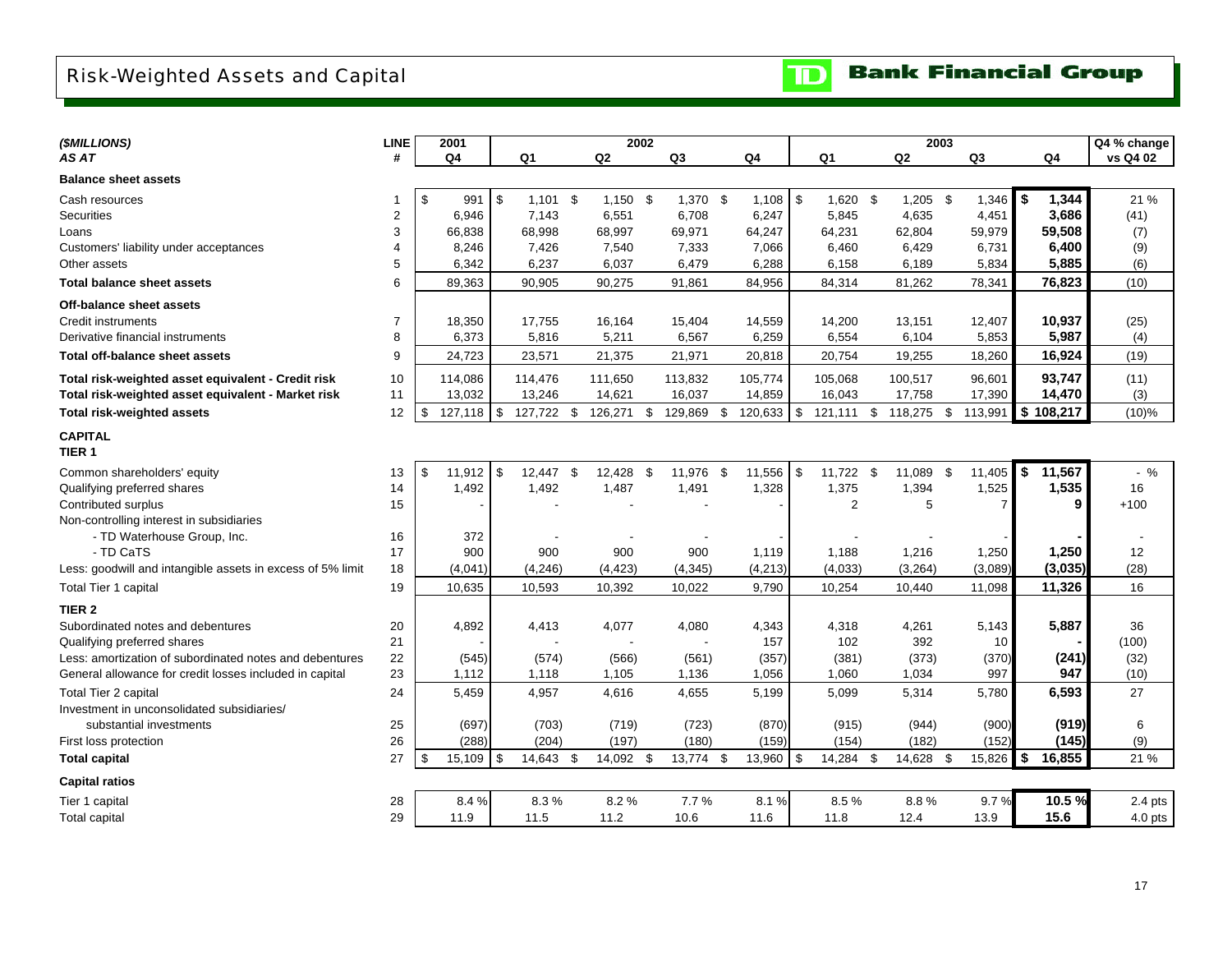## <span id="page-19-0"></span>Interest Rate Sensitivity and Loan Securitization

## **Bank Financial Group**

| (\$MILLIONS)                                                        |                |                          |              |                          |      |                          |             |                |           |          |      |                          |           |        |      |          |                |                |             |             |                  |
|---------------------------------------------------------------------|----------------|--------------------------|--------------|--------------------------|------|--------------------------|-------------|----------------|-----------|----------|------|--------------------------|-----------|--------|------|----------|----------------|----------------|-------------|-------------|------------------|
|                                                                     | <b>LINE</b>    | 2001                     |              |                          |      |                          | 2002        |                |           |          |      |                          |           |        | 2003 |          |                |                | Q4 % change |             | <b>Full Year</b> |
| <b>FOR THE PERIOD ENDED</b>                                         | #              | Q4                       |              | Q1                       |      | Q <sub>2</sub>           |             | Q <sub>3</sub> |           | Q4       |      | Q1                       |           | Q2     |      | Q3       |                | Q4             | vs Q4 02    | 2002        | 2003             |
|                                                                     |                |                          |              |                          |      |                          |             |                |           |          |      |                          |           |        |      |          |                |                |             |             |                  |
| Interest sensitive (asset) liability gap within 1 year (\$billions) |                | 5.1<br>\$                | $\sqrt{3}$   | 5.4                      | - \$ | (8.0)                    | - \$        | 5.5            | <b>.ε</b> | 8.0      | \$   | 11.6                     |           | (0.9)  | \$   | (0.3)    | $\blacksquare$ | (9.8)          | $+(100)%$   | \$<br>8.0   | (9.8)<br>S.      |
| After tax impact of 1% increase in interest rates on                |                |                          |              |                          |      |                          |             |                |           |          |      |                          |           |        |      |          |                |                |             |             |                  |
| Common shareholders' equity                                         | $\overline{2}$ | (45)<br>\$               | $\sqrt{3}$   | $(43)$ \$                |      | (36)                     | $\mathbf s$ | (48)           | \$        | (40)     | - \$ | (27)                     | - \$      | (40)   | - \$ | (45)     | l \$           | (13)           | (68)%       | \$<br>(40)  | (13)<br>\$       |
| Annual net income                                                   | 3              | 3                        |              | (3)                      |      | (3)                      |             | 2              |           | (5)      |      | (1)                      |           | (10)   |      | (10)     |                |                | $+(100)$    | (5)         | 4                |
| Loans securitized and sold to third party                           |                |                          |              |                          |      |                          |             |                |           |          |      |                          |           |        |      |          |                |                |             |             |                  |
| Securitized/(repurchased) during the quarter                        |                |                          |              |                          |      |                          |             |                |           |          |      |                          |           |        |      |          |                |                |             |             |                  |
| Mortgages - MBS pools sold                                          | $\overline{4}$ | 543<br>- 35              | $\mathbb{S}$ | 84                       | £.   | .174                     | £.          | .273           |           | 1,203    | \$.  | 006,1                    |           | .435   | S    | 2,338    |                | \$2,138        | 78 %        | \$3,734     | \$7,511          |
| <b>Credit Cards</b>                                                 | 5              | $\overline{\phantom{a}}$ |              |                          |      | (668)                    |             | (219)          |           | (107)    |      | (500)                    |           | (20)   |      | 1,146    |                | (613)          | $+100$      | (994)       | 13               |
| Personal Loans                                                      | 6              | $\overline{\phantom{a}}$ |              | (1,300)                  |      | $\overline{\phantom{a}}$ |             | (541)          |           | (472)    |      | (348)                    |           | (36)   |      | (58)     |                | (60)           | (87)        | (2,313)     | (502)            |
| Mortgage - Commercial                                               | $\overline{7}$ |                          |              | $\overline{\phantom{a}}$ |      | $\overline{\phantom{a}}$ |             | 90             |           | (1)      |      | 577                      |           |        |      | 302      |                |                | (100)       | 89          | 879              |
|                                                                     |                |                          |              |                          |      |                          |             |                |           |          |      |                          |           |        |      |          |                |                |             |             |                  |
| Outstanding at period end                                           | 8              | - \$<br>18,456           | $\mathbf{s}$ | 15.888                   |      | \$15,395                 | \$          | 15,136         |           | \$14,916 | \$   | 15,600                   | S.        | 15.858 |      | \$18,134 |                | \$18,437       | 24 %        | \$14,916    | \$18,437         |
| Income statement classification impact                              |                |                          |              |                          |      |                          |             |                |           |          |      |                          |           |        |      |          |                |                |             |             |                  |
| Net interest income                                                 | 9              | (89)<br>-\$              | \$           | $(87)$ \$                |      | (62)                     | - \$        | (75)           | -\$       | (64)     | -\$  | (58)                     | - \$      | (60)   | \$   | (49)     | $-5$           | (100)          | 56 %        | \$<br>(288) | (267)<br>\$      |
| Other income                                                        | 10             | 72                       |              | 56                       |      | 46                       |             | 63             |           | 53       |      | 47                       |           | 54     |      | 60       |                | 89             | 68          | 218         | 250              |
| Provision for credit losses                                         | 11             | 20                       |              | 31                       |      | 16                       |             | 12             |           | 11       |      | 11                       |           | 6      |      |          |                | 13             | 18          | 70          | 37               |
| Total impact                                                        | 12             | -\$<br>3                 | <b>S</b>     | $\overline{\phantom{a}}$ | \$   |                          | \$          |                | £.        | $\sim$   | -9   | $\overline{\phantom{a}}$ | <b>.s</b> |        | \$   | 18       | I \$           | $\overline{2}$ | +100 %      |             | 20<br>\$.        |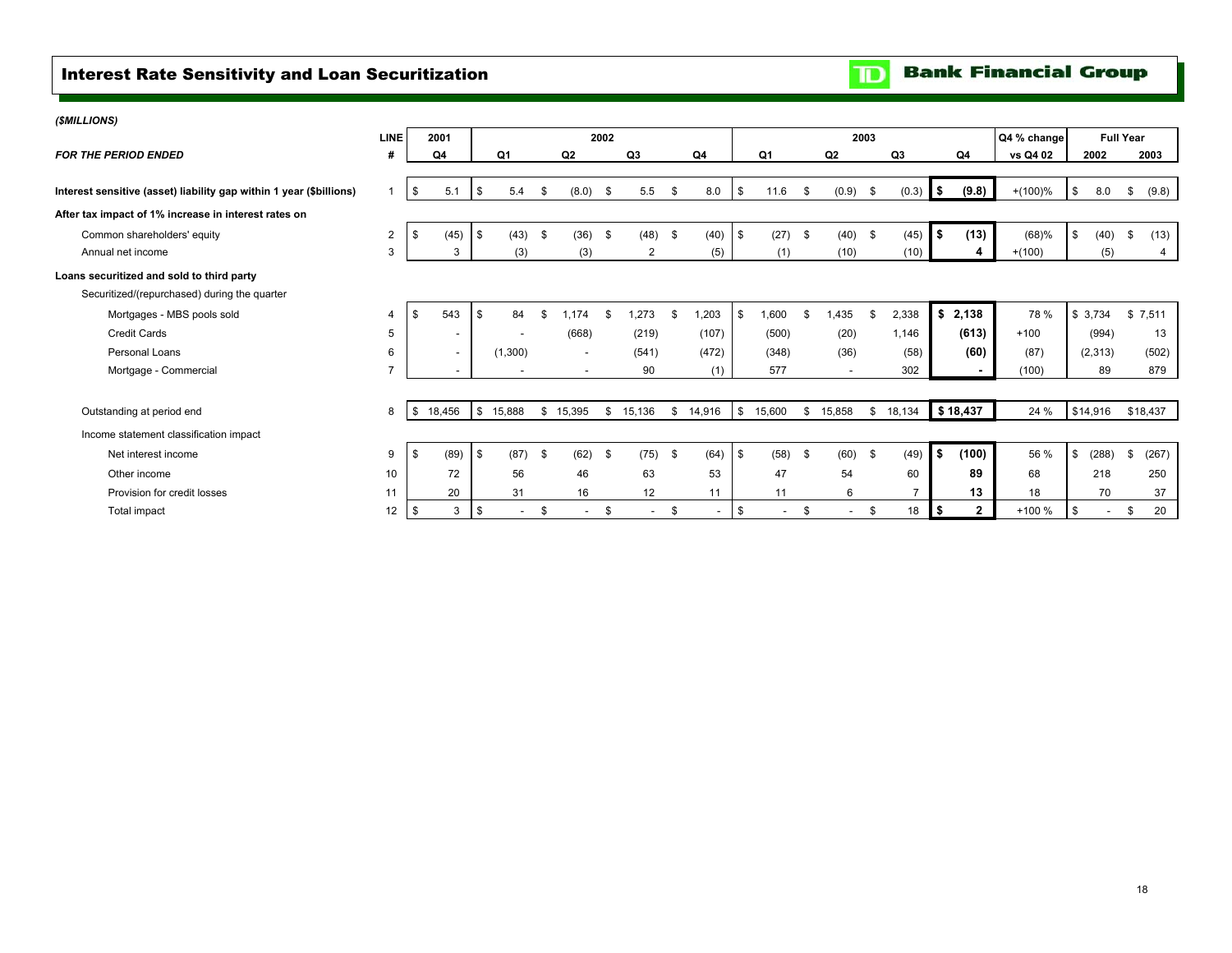<span id="page-20-0"></span>

| (\$MILLIONS)                                               | <b>LINE</b>    | 2001           |               |         |          |                          | 2002     |                          |                |     |         |      |                          | 2003 |         |              |           | Q4 % change |
|------------------------------------------------------------|----------------|----------------|---------------|---------|----------|--------------------------|----------|--------------------------|----------------|-----|---------|------|--------------------------|------|---------|--------------|-----------|-------------|
| AS AT                                                      | #              | Q4             |               | Q1      |          | Q <sub>2</sub>           |          | Q3                       | Q4             |     | Q1      |      | Q2                       |      | Q3      |              | Q4        | vs Q4 02    |
| <b>GROSS IMPAIRED LOANS</b>                                |                |                |               |         |          |                          |          |                          |                |     |         |      |                          |      |         |              |           |             |
| <b>Personal and Commercial Banking</b>                     |                |                |               |         |          |                          |          |                          |                |     |         |      |                          |      |         |              |           |             |
| Retail                                                     | 1              | \$<br>256      | \$            | 307     | <b>S</b> | 288                      | \$       | 258                      | \$<br>250      | \$  | 239     | - \$ | 216                      | \$   | 206     | l \$         | 215       | (14)%       |
| Commercial                                                 | $\overline{2}$ | 122            |               | 121     |          | 135                      |          | 123                      | 164            |     | 150     |      | 189                      |      | 209     |              | 210       | 28          |
| Total Personal and Commercial Banking                      | 3              | 378            |               | 428     |          | 423                      |          | 381                      | 414            |     | 389     |      | 405                      |      | 415     |              | 425       | 3           |
| <b>Wholesale Banking</b>                                   |                |                |               |         |          |                          |          |                          |                |     |         |      |                          |      |         |              |           |             |
| Corporate loans - core                                     | 4              | 829            |               | 895     |          | 1,212                    |          | 1,611                    | 2,080          |     |         |      |                          |      |         |              |           | (100)       |
| - non-core                                                 | 5              |                |               |         |          |                          |          |                          |                |     | 2,363   |      | 2,089                    |      | 1,463   |              | 946       | $+100$      |
| Investment banking                                         | 6              | 60             |               | 58      |          | 58                       |          | 32                       | 31             |     | 31      |      | 28                       |      | 27      |              |           | (100)       |
| <b>Total Wholesale Banking</b>                             | $\overline{7}$ | 889            |               | 953     |          | 1,270                    |          | 1,643                    | 2,111          |     | 2,394   |      | 2,117                    |      | 1,490   |              | 946       | (55)        |
| <b>TOTAL GROSS IMPAIRED LOANS</b>                          | 8              | \$<br>1,267    | \$            | 1,381   | \$       | 1,693                    | \$       | 2,024                    | \$<br>2,525    | -\$ | 2,783   | \$   | 2,522                    | \$   | 1,905   | \$           | 1,371     | (46)%       |
| <b>NET IMPAIRED LOANS</b>                                  |                |                |               |         |          |                          |          |                          |                |     |         |      |                          |      |         |              |           |             |
| <b>Personal and Commercial Banking</b>                     |                |                |               |         |          |                          |          |                          |                |     |         |      |                          |      |         |              |           |             |
| Retail                                                     | 9              | \$<br>188      | \$            | 218     | \$       | 217                      | <b>S</b> | 188                      | \$<br>152      | \$  | 142     | \$   | 126                      | \$   | 118     | $\mathbf{s}$ | 121       | (20)%       |
| Commercial                                                 | 10             | 80             |               | 74      |          | 82                       |          | 68                       | 105            |     | 75      |      | 102                      |      | 113     |              | 123       | 17          |
| <b>Total Personal and Commercial Banking</b>               | 11             | 268            |               | 292     |          | 299                      |          | 256                      | 257            |     | 217     |      | 228                      |      | 231     |              | 244       | (5)         |
| <b>Wholesale Banking</b>                                   |                |                |               |         |          |                          |          |                          |                |     |         |      |                          |      |         |              |           |             |
| Corporate loans - core                                     | 12             | 760            |               | 674     |          | 749                      |          | 924                      | 1,163          |     |         |      | $\overline{\phantom{a}}$ |      |         |              |           | (100)       |
| - non-core                                                 | 13             |                |               |         |          | $\overline{\phantom{a}}$ |          | $\overline{\phantom{a}}$ | $\blacksquare$ |     | 1,264   |      | 956                      |      | 938     |              | 640       | $+100$      |
| Investment banking                                         | 14             | 60             |               | 49      |          | 49                       |          | 32                       | 31             |     | 31      |      | 28                       |      | 27      |              |           | (100)       |
| <b>Total Wholesale Banking</b>                             | 15             | 820            |               | 723     |          | 798                      |          | 956                      | 1,194          |     | 1,295   |      | 984                      |      | 965     |              | 640       | (46)        |
| Total impaired loans net of specific provisions            | 16             | 1,088          |               | 1,015   |          | 1,097                    |          | 1.212                    | 1,451          |     | 1,512   |      | 1,212                    |      | 1,196   |              | 884       | (39)        |
| General allowance for credit losses                        | 17             | 1,141          |               | 1,141   |          | 1,138                    |          | 1,141                    | 1,141          |     | 1,141   |      | 1,141                    |      | 1,141   |              | 984       | (14)        |
| Sectoral allowance for credit losses                       | 18             | $\overline{a}$ |               |         |          | $\blacksquare$           |          | 870                      | 1,285          |     | 1,032   |      | 813                      |      | 698     |              | 541       | (58)        |
| TOTAL NET IMPAIRED LOANS                                   | 19             | \$<br>(53)     | $\mathfrak s$ | (126)   | \$       | (41)                     | \$       | (799)                    | \$<br>(975)    | \$  | (661)   | \$   | (742)                    | \$   | (643)   |              | (641)     | (34)%       |
|                                                            |                |                |               |         |          |                          |          |                          |                |     |         |      |                          |      |         |              |           |             |
| Allowance for credit losses as a % of gross impaired loans | 20             | 104.2%         |               | 109.1%  |          | 102.4%                   |          | 139.5%                   | 138.6%         |     | 123.8%  |      | 129.4%                   |      | 133.8%  |              | 146.8%    | 8.2 pts     |
| Total Loans (page 10, line 12)                             | 21             | \$<br>128,795  | \$            | 131,932 | \$       | 130,858                  | \$       | 132,649                  | \$<br>130,346  | \$  | 129,496 | \$   | 129,289                  | \$   | 127,108 |              | \$124,703 | (4)%        |
| Net impaired loans as a % of net loans                     | 22             | $-$ %          |               | (0.1)%  |          | $-$ %                    |          | (0.6)%                   | (0.7)%         |     | (0.5)%  |      | (0.6)%                   |      | (0.5)%  |              | (0.5)%    | $.2$ pts    |
| <b>GENERAL ALLOWANCE FOR CREDIT LOSSES</b>                 |                |                |               |         |          |                          |          |                          |                |     |         |      |                          |      |         |              |           |             |
| Loans (line 17 above)                                      | 23             | \$<br>1,141    | \$            | 1,141   | \$       | 1,138                    | \$       | 1,141                    | \$<br>1,141    | \$  | 1,141   | \$   | 1,141                    | \$   | 1,141   | l \$         | 984       | (14)%       |
| Derivative financial instruments                           | 24             | 34             |               | 31      |          | 48                       |          | 52                       | 65             |     | 76      |      | 71                       |      | 73      |              | 65        |             |
| Total general allowance                                    | 25             | \$<br>1,175    | \$            | 1,172   | \$       | 1,186                    | \$       | 1,193                    | \$<br>1,206    | \$  | 1,217   | \$   | 1,212                    | \$   | 1,214   | 5            | 1,049     | (13)%       |

<sup>1</sup> Comparative figures have not been provided as the split between core and non-core is a result of a change in business strategy effective Q1/03